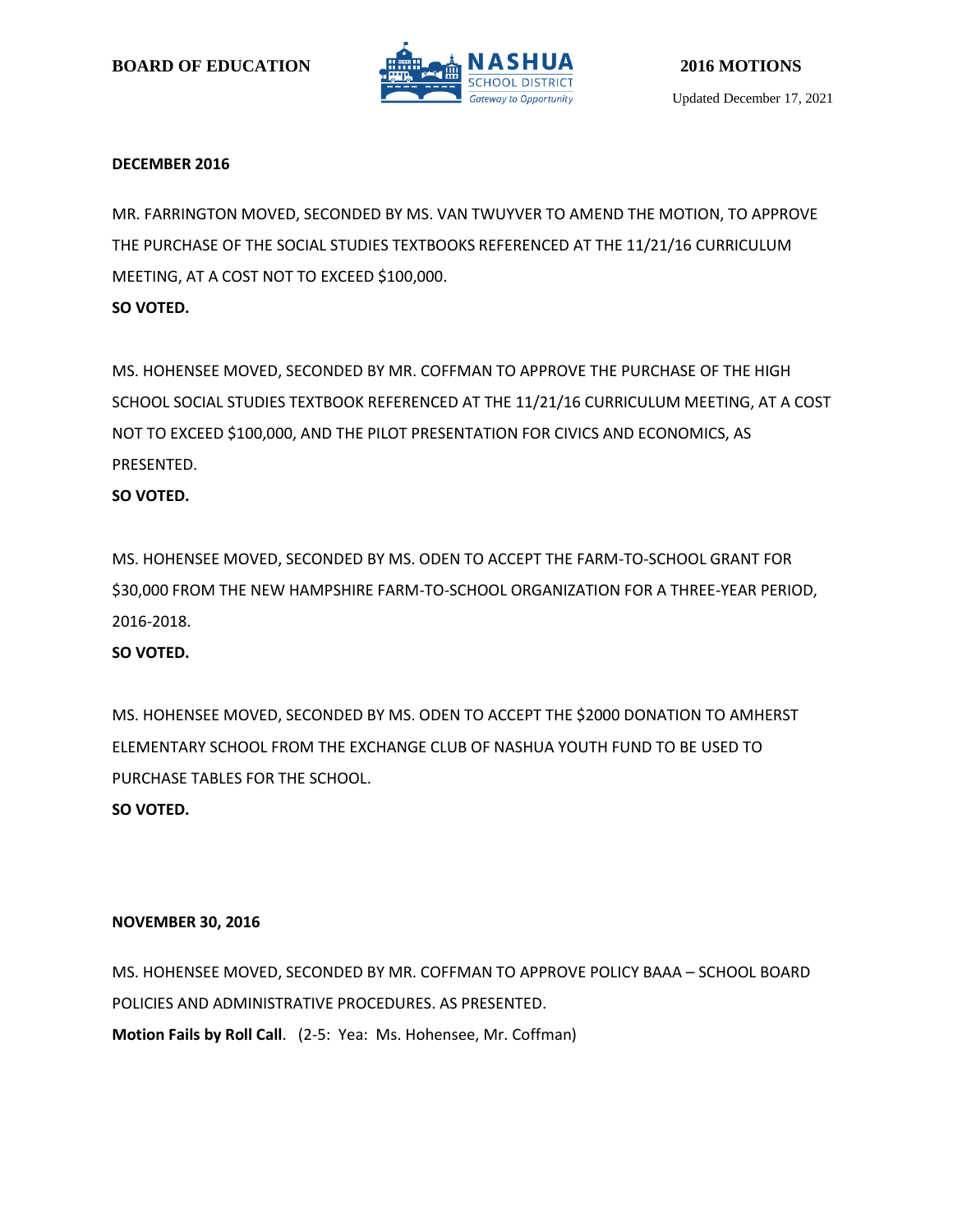MS. HOHENSEE MOVED, SECONDED BY MS. VAN TWUYVER TO APPROVE POLICY 2215 (IKFB) - ADULT EDUCATION – PROGRAM OF STUDIES, AS AMENDED. **SO VOTED.**

MS. HOHENSEE MOVED, SECONDED BY MS. VAN TWUYVER TO APPROVE TO APPROVE POLICY IFA – INSTRUCTIONAL NEEDS OF STUDENTS WITH DIFFERENT TALENTS, AS AMENDED. **SO VOTED.**

MR. HALLOWELL MOVED, SECONDED BY MR. FARRINGTON TO APPROVE THE DEFERRED MAINTENANCE / CAPITAL IMPROVEMENT MEMO AS MODIFIED ON 11/9/2016 . **SO VOTED.**

MR. HALLOWELL MOVED, SECONDED BY MR. FARRINGTON TO APPROVE THE PURCHASE OF SPLIT AIR CONDITIONERS FOR MT. PLEASANT FOR \$29,633 FOR FIVE (5) CLASSROOMS ON THE MAIN FLOOR, ACCOUNT DEFERRED MAINTENANCE 81100.1075.91.16.01.

### **SO VOTED.**

MR. HALLOWELL MOVED, SECONDED BY MR. FARRINGTON TO APPROVE A CONTRACT WITH HARRIMAN TO DEVELOP AN ANALYSIS OF THE EDUCATIONAL SPECIFICATIONS AT MT. PLEASANT AND ELM ST. AT A TOTAL COST NOT TO EXCEED \$33,500, ACCOUNT DEFERRED MAINTENANCE 81100.1075.91.16.01. **SO VOTED.**

MR. HALLOWELL MOVED, SECONDED BY DR. MUROTAKE TO APPROVE THE PROGRAM OF STUDIES MARINE ROBOTICS CHANGES, AS PRESENTED. **SO VOTED.**

MS. HOHENSEE MOVED, SECONDED BY MR. COFFMAN TO RESCIND POPPS POLICY 8216.1 – DISMISSAL, NON-RENOMINATION, REMOVAL OF TEACHERS, WHICH HAS BEEN RENAMED POLICY GCQ. **SO VOTED.**

MS. HOHENSEE MOVED, SECONDED BY MR. COFFMAN TO RESCIND POPPS POLICY 2215, WHICH HAS BEEN RENAMED POLICY IKFB. **SO VOTED.**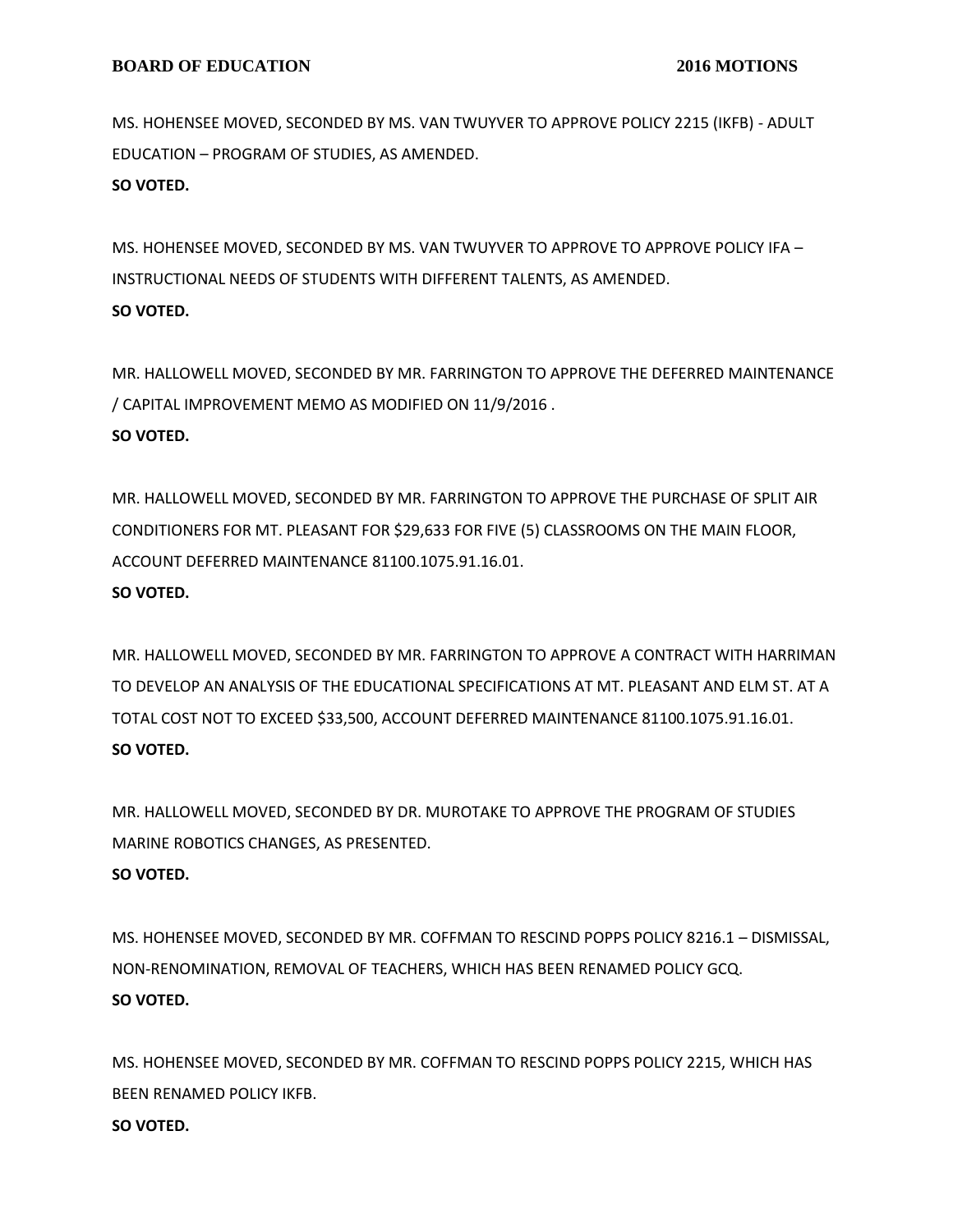### **NOVEMBER 14, 2016**

MR. FARRINGTON MOVED, SECONDED BY MS. ODEN TO APPROVE THE IMPACT STATEMENT PROCESS AND DRAFT FORM AS PRESENTED BY THE SUPERINTENDENT, TO BE IMPLEMENTED AS A PILOT PROGRAM IN JANUARY 2017.

**Motion Fails by roll call.** (3-4; Yes: Mr. Farrington, Ms. Oden, Mrs. Ziehm)

MS. HOHENSEE MOVED, SECONDED BY MR. COFFMAN TO APPROVE POLICY IKF, AS AMENDED.

#### **SO VOTED.**

MS. HOHENSEE MOVED, SECONDED BY MR. COFFMAN TO APPROVE POLICY BEDB AS AMENDED. **SO VOTED.**

MS. HOHENSEE MOVED, SECONDED BY MR. COFFMAN TO APPROVE POLICY 8216.1 WITH A NEW NAME, GCQ – DISMISSAL, NON RENOMINATION AND REMOVAL OF TEACHERS. **SO VOTED.**

MS. HOHENSEE MOVED, SECONDED BY MR. COFFMAN TO APPROVE POLICY ILD AS AMENDED, STRIKING "SUCH AS A CLASSROOM ASSIGNMENT".

# **SO VOTED.**

MR. FARRINGTON MOVED, SECONDED BY MS. HOHENSEE TO APPROVE THE NOMINATION OF DOTTY ODEN TO THE WELLNESS COMMITTEE. **SO VOTED.**

MS. HOHENSEE MOVED, SECONDED BY MR. COFFMAN TO RESCIND POLICY 8213.1 – EVALUATION OF EXTRACURRICULAR ADVISORS AND ATHLETIC COACHES. **SO VOTED.**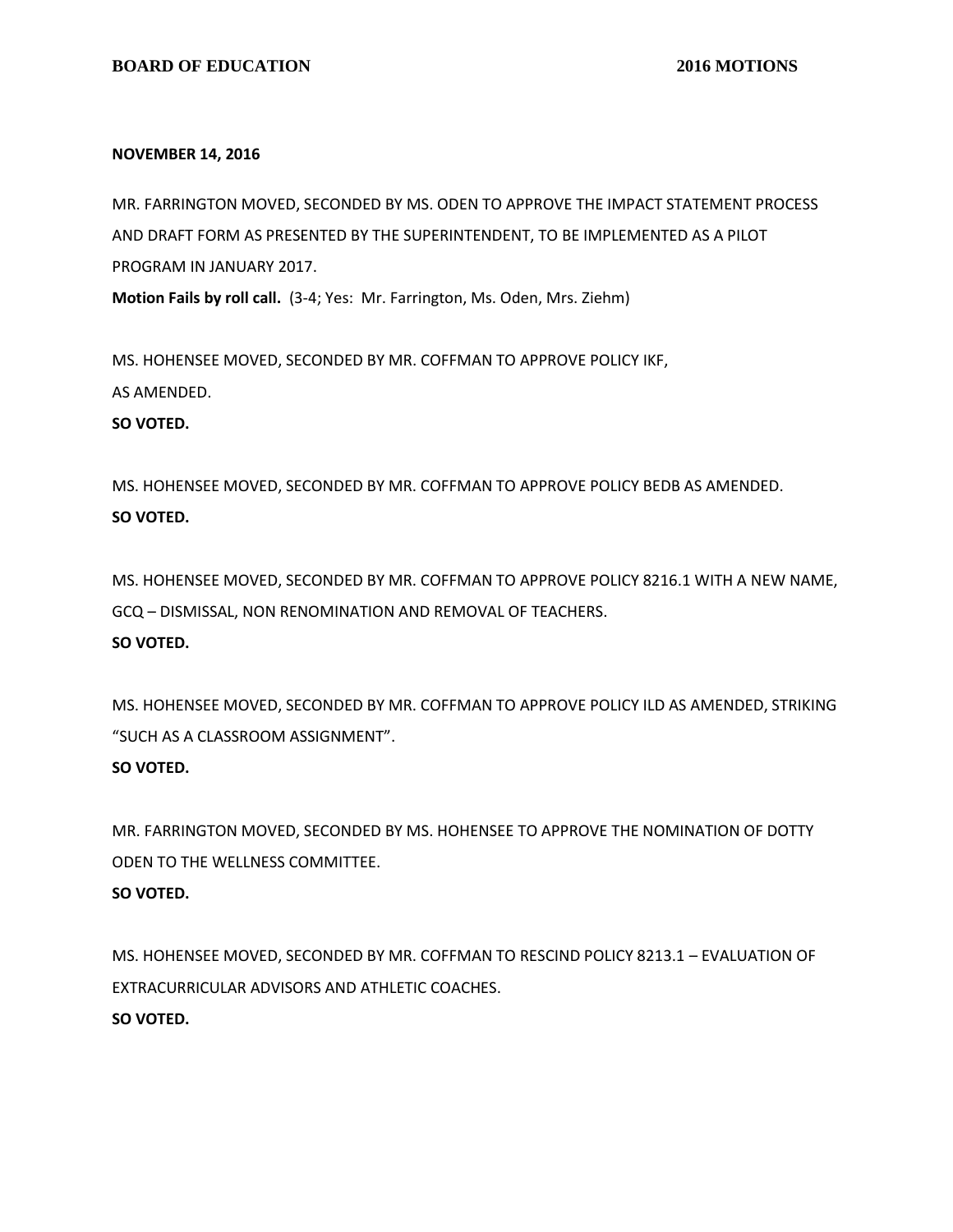#### **NOVEMBER 2, 2016**

MR. HALLOWELL MOVED, SECONDED BY MR. FARRINGTON TO APPROVE THE CONSTRUCTION OF A GREENHOUSE AT NHS SOUTH.

# **SO VOTED.**

MR. HALLOWELL MOVED, SECONDED BY MR. FARRINGTON TO APPROVE THE PURCHASE OF TWO AUTO SCRUBBERS FOR NHS SOUTH, AT A COST OF \$24,360, ACCOUNT 99.1.222620 71999. **SO VOTED.**

MR. HALLOWELL MOVED, SECONDED BY MR. FARRINGTON TO APPROVE THE DEVELOPMENT OF A FORMAL RETAINER AGREEMENT BETWEEN THE NSD AND ATTORNEY CLOSSON. **SO VOTED.**

MS. HOHENSEE MOVED, SECONDED BY MR. COFFMAN TO APPROVE POLICY GCOB AS AMENDED. **SO VOTED.**

MS. HOHENSEE MOVED, SECONDED BY MR. COFFMAN TO APPROVE POLICY IJO AS PRESENTED. **SO VOTED.**

DR. MUROTAKE MOVED, SECONDED BY MR. FARRINGTON MOVED TO APPROVE THE FOLLOWING 14 MOTIONS AS APPROVED AT THE 10-24-16 CURRICULUM & EVALUATION COMMITTEE MEETING: **SO VOTED.**

- *TO APPROVE THE GRADE 6-8 "FAMILY AND CONSUMER SCIENCE" SCOPE & SEQUENCE, AS PRESENTED.*
- *TO APPROVE THE REDESIGNED COURSE NOW CALLED, "READING FOR SUCCESS" AS PROPOSED.*
- *TO APPROVE THE DESCRIPTION CHANGE TO "DIGITAL PHOTOGRAPHY II", AS PRESENTED.*
- *TO APPROVE THE DESCRIPTION CHANGE TO "ART HISTORY", AS PRESENTED.*
- *TO APPROVE THE DESCRIPTION CHANGE TO "ART APPRECIATION", AS PRESENTED.*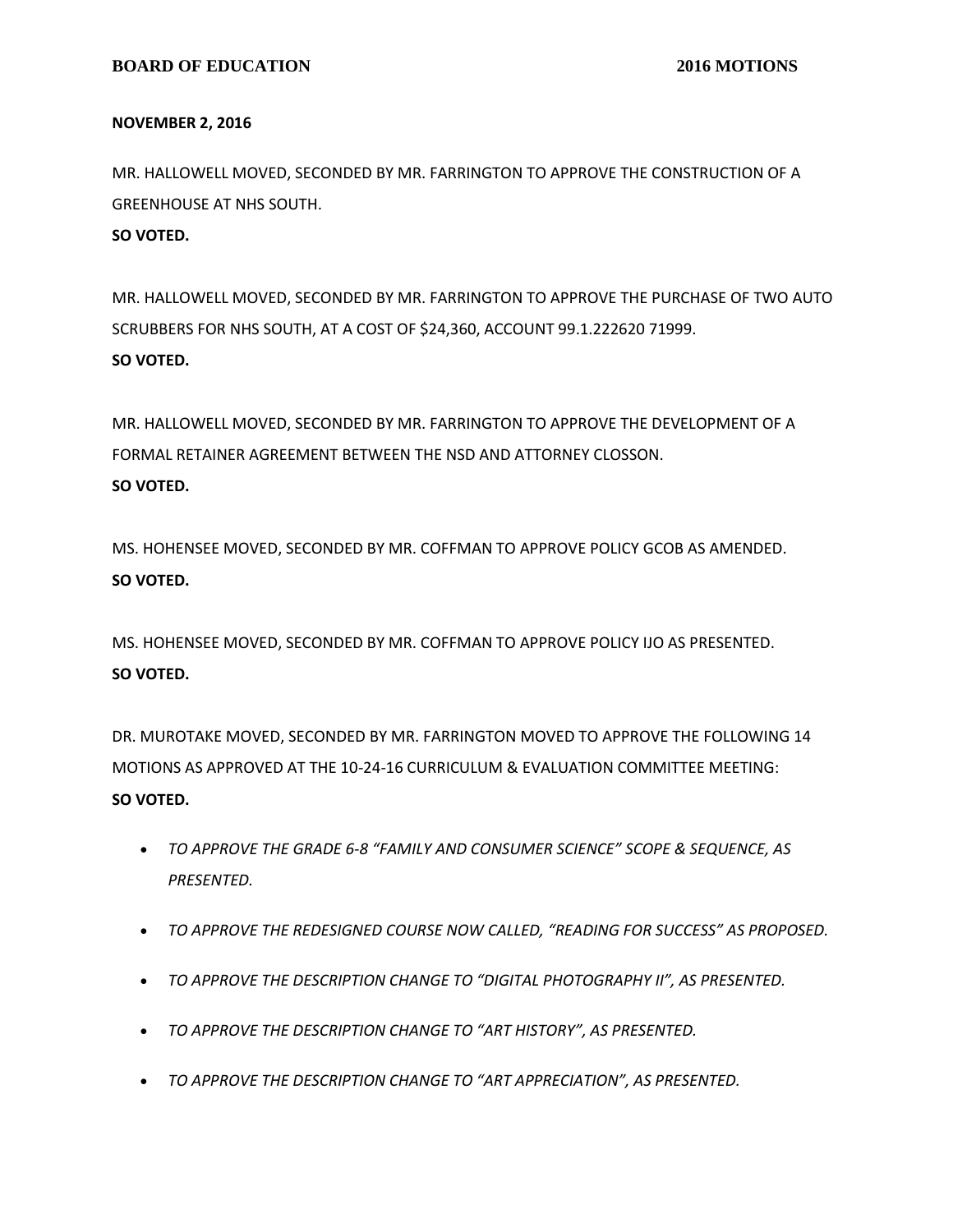- *TO APPROVE THE COURSE DESCRIPTION CHANGES (ONLY) TO LATIN I, FRENCH I AND AP, GERMAN I-IV, SPANISH I AND AP, AND HEALTH I, AS PRESENTED.*
- *TO APPROVE A NEW COURSE TITLED, "ROBOTICS USING VEX", AS PRESENTED.*
- *TO APPROVE A PREREQUISITE ADDITION CALLED "INTO TO ENGINEERING DESIGN",*
- *TO "THE PRINCIPLES OF ENGINEERING" COURSE, WHICH WILL NOW COUNT AS A MATH EXPERIENCE.*
- *TO APPROVE A NEW COURSE CALLED "ELL WORLD STUDIES", AS PRESENTED.*
- *TO APPROVE THE "MATH EXPERIENCE" GRADUATION REQUIREMENT, AS PRESENTED.*
- *TO APPROVE THE NEW COURSE, "DISCOVERING COMPUTER SCIENCE", AS PRESENTED.*
- *TO APPROVE THE REDESIGN OF THE "JROTC PROGRAM", AS PRESENTED.*
- *TO APPROVE THE NEW "ELL PHYSICAL SCIENCE" COURSE, AS PRESENTED.*
- *TO APPROVE THE AP BIOLOGY, CHEMISTRY AND PHYSICS PREREQUISITE CHANGES, AS PRESENTED.*

MR. HALLOWELL MOVED, SECONDED BY MR. FARRINGTON TO APPROVE THE LETTER PRESENTED TO THE BOARD ON OCTOBER 26, 2016. **SO VOTED.**

# **OCTOBER 26, 2016**

MR. HALLOWELL MOVED, SECONDED BY DR. MUROTAKE TO RATIFY THE TENTATIVE AGREEMENT WITH THE NASHUA TEACHER'S UNION.

# **SO VOTED UNANIMOUSLY BY ROLL CALL.**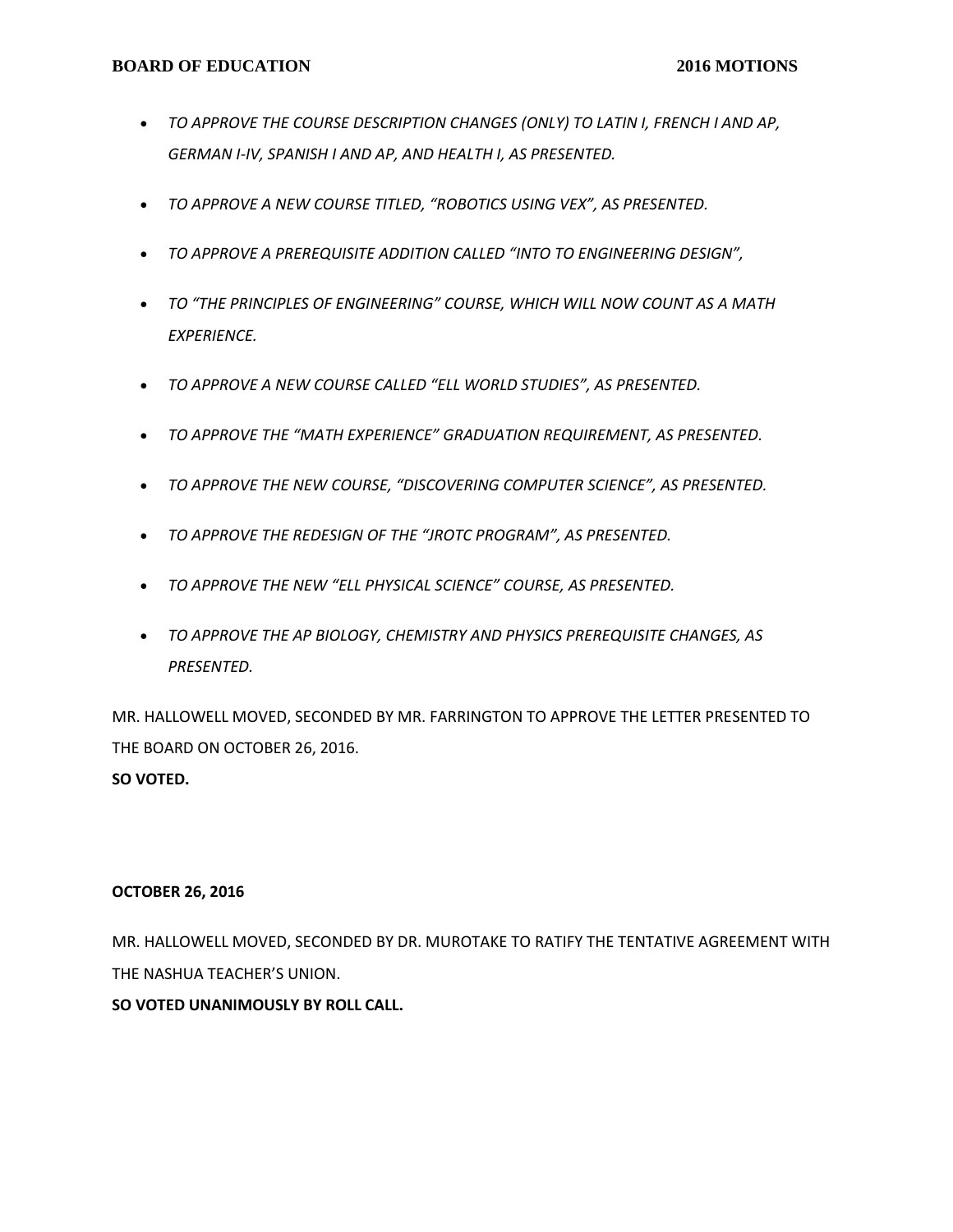### **OCTOBER 17, 2016**

MR. FARRINGTON MOVED, SECONDED BY MR. HALLOWELL TO SET UP A WORK SESSION TO DISCUSS DR. BROWN'S RECOMMENDATIONS, AND TO HEAR OTHER ADMINISTRATOR'S OBSERVATIONS AND SUGGESTIONS REGARDING BOARD POLICY AND ORGANIZATION. **SO VOTED.**

MS. HOHENSEE MOVED, SECONDED BY MR. HALLOWELL TO APPROVE POLICY GCOA (8213.1) EVALUATION OF ATHLETIC COACHES, AS AMENDED. **SO VOTED.**

MS. VAN TWUYVER MOVED, SECONDED BY MR. COFFMAN TO APPROVE POLICY JBAA-R – SEXUAL DISCRIMINATION, SEXUAL HARASSMENT, AND SEXUAL VIOLENCE – STUDENTS APPENDIX, AS AMENDED.

**SO VOTED.**

MR. COFFMAN MOVED, SECONDED BY MS. HOHENSEE TO RECONSIDER POLICY IKF – HIGH SCHOOL GRADUATION REQUIREMENTS.

# **SO VOTED.**

MR. COFFMAN MOVED, SECONDED BY MS. HOHENSEE TO SEND POLICY IKF BACK TO THE POLICY COMMITTEE FOR ADDITIONAL DISCUSSION AND REVIEW.

# **SO VOTED.**

MR. FARRINGTON MOVED, SECONDED BY DR. MUROTAKE TO APPROVE THE NOMINATION OF MR. HALLOWELL TO THE CITY OF NASHUA STRATEGIC PLANNING COMMITTEE. **SO VOTED.**

MR. FARRINGTON MOVED, SECONDED BY MR. HALLOWELL TO ACCEPT THE \$1,000 DONATION FROM CROSSWAY CHRISTIAN CHURCH TO FAIRGROUNDS ELEMENTARY SCHOOL. **SO VOTED.**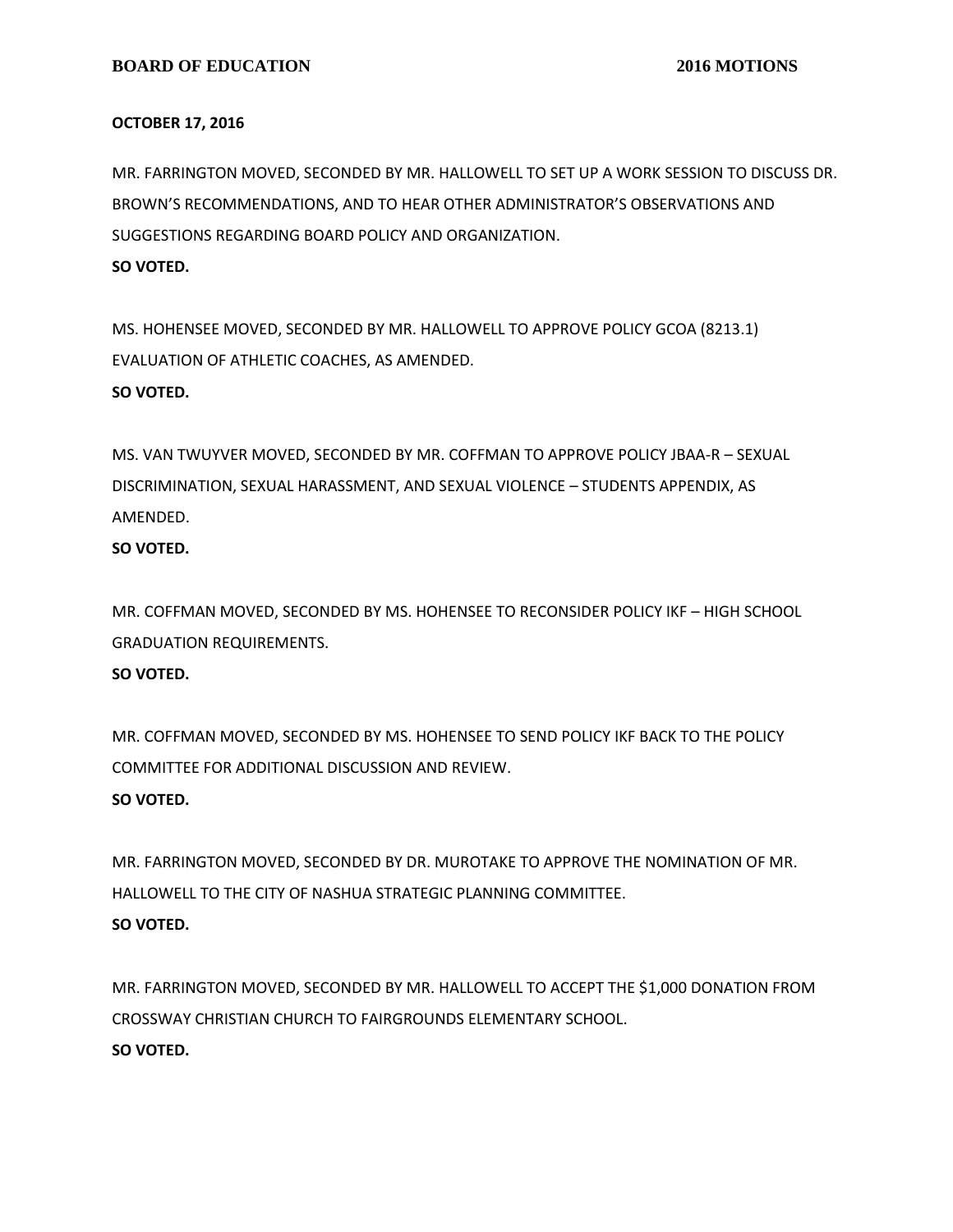MR. HALLOWELL MOVED, SECONDED BY MR. FARRINGTON TO HAVE A SPECIAL BOARD MEETING TO BEGIN THE PROCESS OF A SUPERINTENDENT SEARCH. **SO VOTED.**

MR. HALLOWELL MOVED, SECONDED BY MS. VAN TWUYVER TO AMEND THE MOTION, TO SEND IT TO THE CURRICULUM & EVALUATION COMMITTEE. **SO VOTED.**

MR. FARRINGTON MOVED, SECONDED BY MS. VAN TWUYVER TO TABLE THE MOTION (AS AMENDED). **So voted by roll call.** (6-2; Nay: Ms. Hohensee, Mr. Coffman)

MRS. ZIEHM MOVED, SECONDED BY MR. HOHENSEE TO REFER THE MOTION, "TO RETURN TO THE PRACTICE OF HAVING A SECOND RECESS FOR ALL STUDENTS" TO THE POLICY COMMITTEE. **Motion Fails.**

# **SEPTEMBER 26, 2016**

MR. FARRINGTON MOVED, SECONDED BY MS. HOHENSEE TO APPROVE THE TENTATIVE AGREEMENT BETWEEN THE BOARD OF EDUCATION AND THE NASHUA TEACHERS' UNION FOR THE PERIOD OF SEPTEMBER 1, 2016 THROUGH AUGUST 31, 2017. **SO VOTED BY ROLL CALL.** (7-0; Ms. Oden Abstained)

MR. FARRINGTON MOVED, SECONDED BY MR. MOSHER TO APPROVE THE PLANTING OF UP TO TEN (10) TREES AT ELM STREET MIDDLE SCHOOL. **SO VOTED.**

MR. FARRINGTON MOVED, SECONDED BY MR. MOSHER TO APPROVE TO APPROVE THE CONTRACT FOR OUT-OF-SCHOOL SUSPENSION WITH YOUTH COUNCIL, FOR A TOTAL OF \$61,325, ACCOUNT #91.1.991100 53600.

# **SO VOTED.**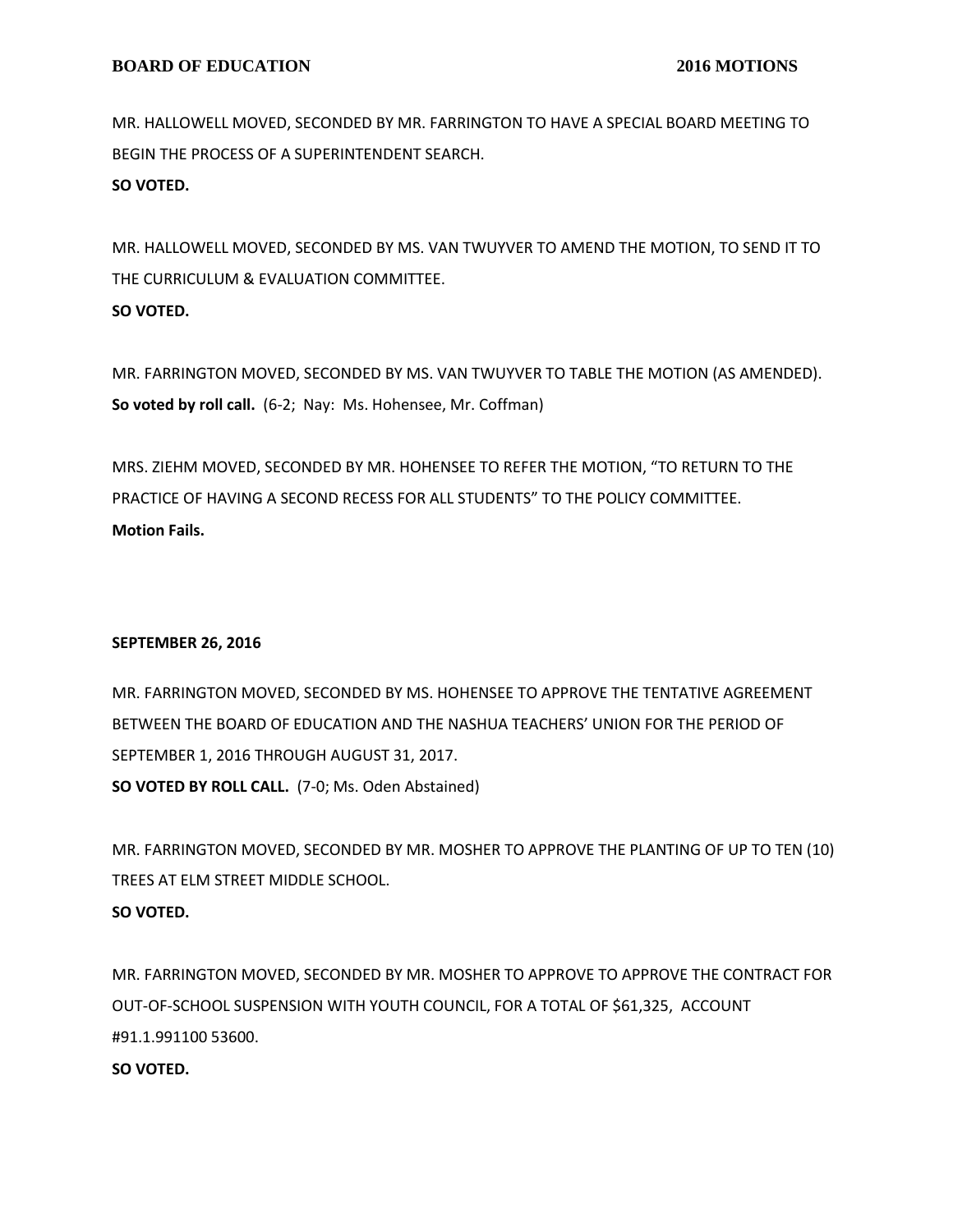MR. FARRINGTON MOVED, SECONDED BY MR. MOSHER TO APPROVE THE CONTRACT FOR A MASTER'S LEVEL SAP COORDINATOR WITH YOUTH COUNCIL, FOR A TOTAL OF \$50,000, ACCOUNT #91.1.031160 53628 & ACCOUNT #91.1.041160 53628.

### **SO VOTED.**

MR. FARRINGTON MOVED, SECONDED BY MR. MOSHER TO APPROVE THE CONTRACT FOR SOUTHEASTER REGIONAL EDUCATIONAL SERVICES, INC., FOR A TOTAL OF \$81,750, ACCOUNT # 91.03525.992210 53628.

### **SO VOTED.**

MR. FARRINGTON MOVED, SECONDED BY MR. MOSHER TO APPROVE THE AUGUST FY 17 TRANSFER REPORT.

# **SO VOTED.**

MS. HOHENSEE MOVED, SECONDED BY MR. COFFMAN TO AMEND THE FOLLOWING STATEMENT ON POPPS POLICY DHA - CONTRACTS/SIGNING AUTHORITY, "THE ADMINISTRATION SHALL PROVIDE A LIST ON AN ANNUAL BASIS SHOWING ALL PURCHASE/CONTRACTS OVER \$10,000 TO A SINGLE VENDOR OVER THE LAST SCHOOL YEAR FOR REVIEW BY THE FINANCE AND OPERATIONS COMMITTEE". **SO VOTED.**

MS. HOHENSEE MOVED, SECONDED BY MR. COFFMAN TO APPROVE POPPS POLICY EEAA – VIDEO AND AUDIO RECORDING IN SCHOOL CLASSROOMS, AS AMENDED**. SO VOTED.**

MS. HOHENSEE MOVED, SECONDED BY DR. MUROTAKE TO APPROVE POPPS POLICY IKF – HIGH SCHOOL GRADUATION, AS AMENDED**.**

# **SO VOTED.**

MS. HOHENSEE MOVED, SECONDED BY MR. COFFMAN TO APPROVE THE AMENDED POPPS POLICY JLCAI – EYE CLINICS, TO GIVE THE ADMINISTRATION MORE FLEXIBILITY. **SO VOTED.**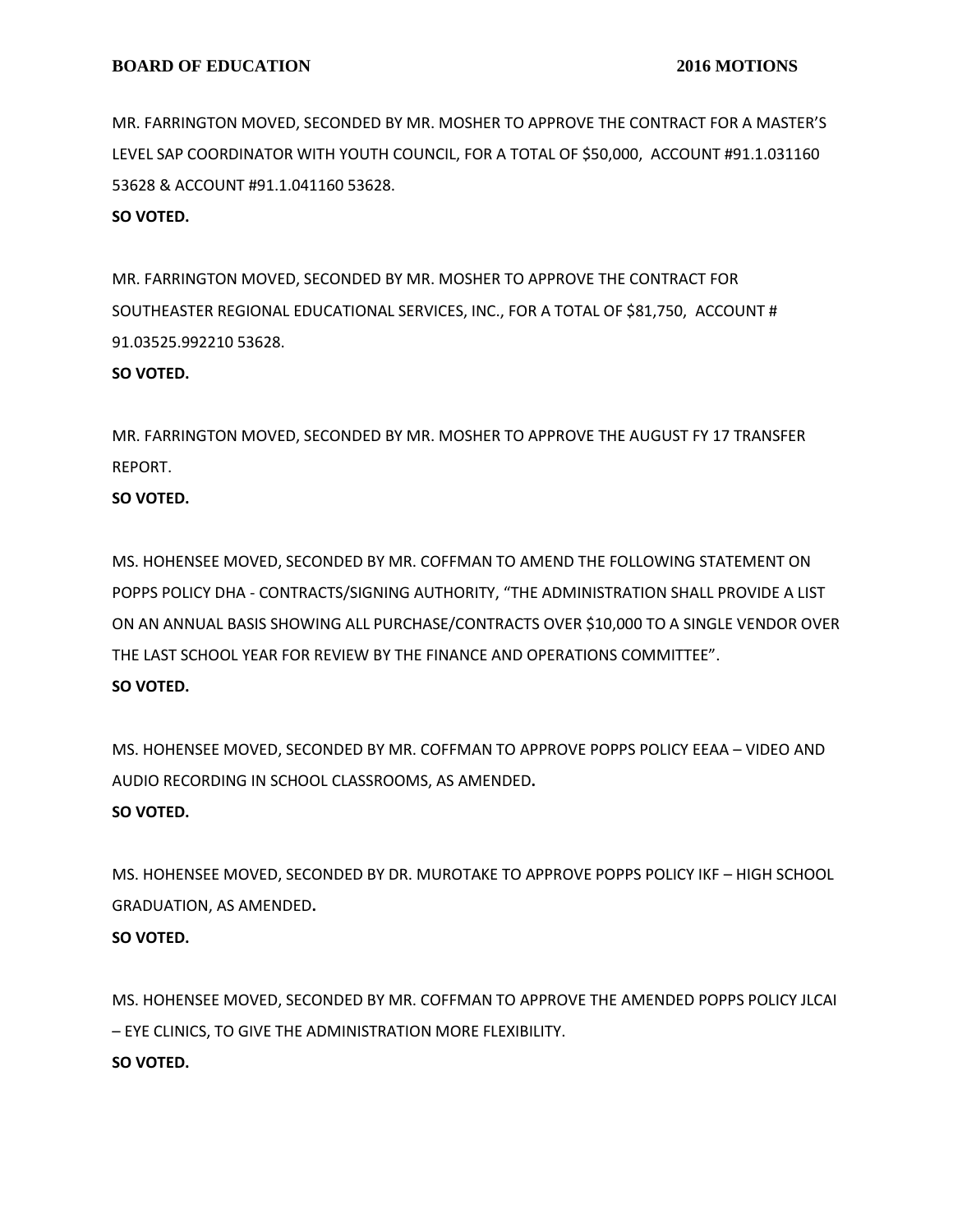MS. HOHENSEE MOVED, SECONDED BY MR. COFFMAN TO POSTPONE THE PENDING MOTION AS AMENDED, UNTIL SUCH TIME AS ADMINISTRATION CAN PROVIDE THE BOARD WITH INFORMATION TO MAKE A MORE INFORMED DECISION, INCLUDING THE COST OF THE NEEDED X2 UPGRADES, THE FUNCTIONALITY OF THESE UPGRADES, AND A REVIEW AND ANALYSIS OF THE EXISTING PILOT PROGRAM WITH DATA TO INDICATE HOW THIS PROGRAM HAS BEEN SUCCESSFUL IN IMPROVING LEARNING. **SO VOTED BY ROLL CALL.** (5-3; Nay: Ms. Van Twuyver, Mr. Farrington, Dr. Murotake)

MS. HOHENSEE MOVED, SECONDED BY MR. COFFMAN TO POSTPONE THE PENDING MOTION AS AMENDED, UNTIL SUCH TIME AS ADMINISTRATION CAN PROVIDE THE BOARD WITH INFORMATION TO MAKE A MORE INFORMED DECISION, INCLUDING THE COST OF THE NEEDED X2 UPGRADES, THE FUNCTIONALITY OF THESE UPGRADES, AND A REVIEW AND ANALYSIS OF THE EXISTING PILOT PROGRAM WITH DATA TO INDICATE HOW THIS PROGRAM HAS BEEN SUCCESSFUL IN IMPROVING LEARNING. **Motion Fails by roll call.** (5-3: Ayes: Ms. Hohensee, Mr. Coffman, Mrs. Ziehm)

MS. HOHENSEE MOVED, SECONDED BY MR. COFFMAN TO AMEND THE MOTION BY REMOVING "TO BE PILOTED IN TERM 3 OF THIS YEAR."

**Motion Fails by roll call.** (4-4; Nay: Ms. Van Twuyver, Mr. Mosher, Mr. Farrington, Dr. Murotake)

DR. MUROTAKE MOVED, SECONDED BY MR. FARRINGTON TO MOVE FORWARD WITH DESIGNING THE NEW REPORT CARD OF ACADEMICS IN MIDDLE SCHOOL TO BRIDGE THE GAP BETWEEN STANDARDS AND COMPETENCIES IN ORDER TO HAVE CONSISTENT GRADING ACROSS ALL GRADE LEVELS IN NASHUA, TO BE PILOTED IN TERM 3 OF THIS YEAR WITH REPORTS ON THE PROGRESS TO THE COMMITTEE THROUGHOUT THE SCHOOL YEAR.

**Motion Fails by roll call.** (4-4; Ayes: Ms. Van Twuyver, Mr. Mosher, Mr. Farrington, Dr. Murotake)

MS. ODEN MOVED, SECONDED BY TO APPROVE LAURI ROTHHAUS AS INTERIM ADULT EDUCATION DIRECTOR AT AN ANNUAL SALARY OF \$83,000, (PRO-RATED 80% - \$66,400). **SO VOTED.**

MR. FARRINGTON MOVED SECONDED BY MS. HOHENSEE TO APPROVE A \$600 DONATION TO BICENTENNIAL ELEMENTARY FROM MENTOR GRAPHICS. **SO VOTED.**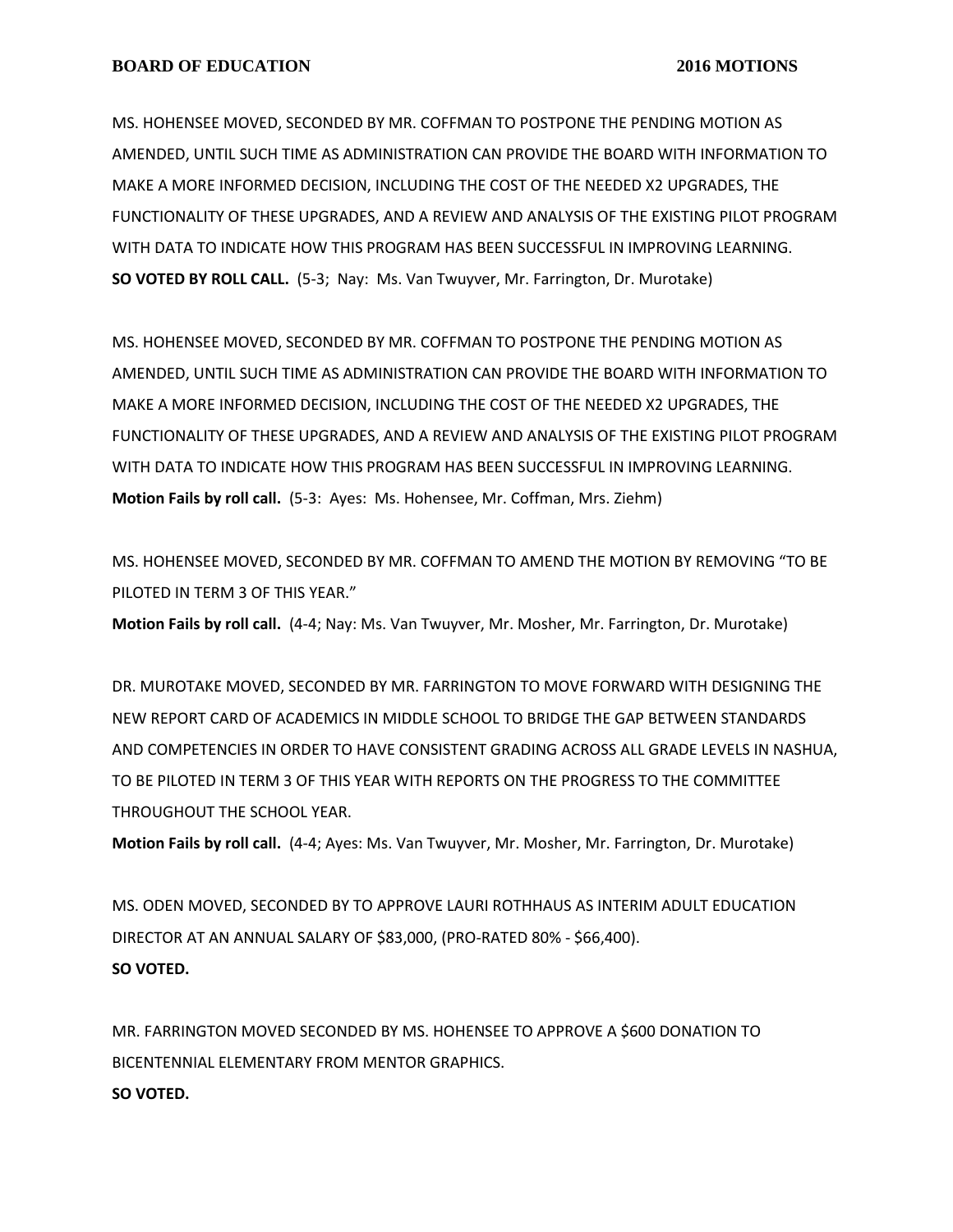MR. FARRINGTON MOVED SECONDED BY MS. HOHENSEE TO APPROVE A \$1000 DONATION TO LEDGE STREET ELEMENTARY FROM CROSSWAY CHURCH. **SO VOTED.**

MR. FARRINGTON MOVED, SECONDED BY MS. HOHENSEE TO TRANSFER THE OVERSIGHT OF THE MOUNT PLEASANT AND ELM STREET SCHOOL PROJECTS TO THE CONSTRUCTION PROJECTS COMMITTEE.

# **SO VOTED.**

MR. FARRINGTON MOVED, SECONDED BY TO APPOINT IAN ATWELL AND JULIA OLIVER BABB TO THE EDMUND KEEFE AUDITORIUM COMMISSION. **SO VOTED.**

# **SEPTEMBER 12, 2016**

MS. ODEN MOVED, SECONDED BY MS. HOHENSEE TO APPROVE THE NON-AFFILIATED STAFF PROPOSED FY 2017 ANNUAL INCREASE.

# **SO VOTED.**

MS. ODEN MOVED, SECONDED BY MR. HALLOWELL TO APPROVE REVISED JOB DESCRIPTION OF STACY HYNES.

# **SO VOTED.**

MS. ODEN MOVED, SECONDED BY MS. HOHENSEE TO APPROVE THE PERSONNEL RECOMMENDATIONS AS PRESENTED BY ADMINISTRATION.

# **SO VOTED.**

MS. HOHENSEE MOVED, SECONDED BY DR. MUROTAKE TO ALLOW UP TO THREE BOARD MEMBERS ON THE (BRENTWOOD PROGRAM RELOCATION) COMMITTEE AND HAVE DR. BROWN CONTINUE TO ORGANIZE AND RUN THE COMMITTEE.

# **SO VOTED.**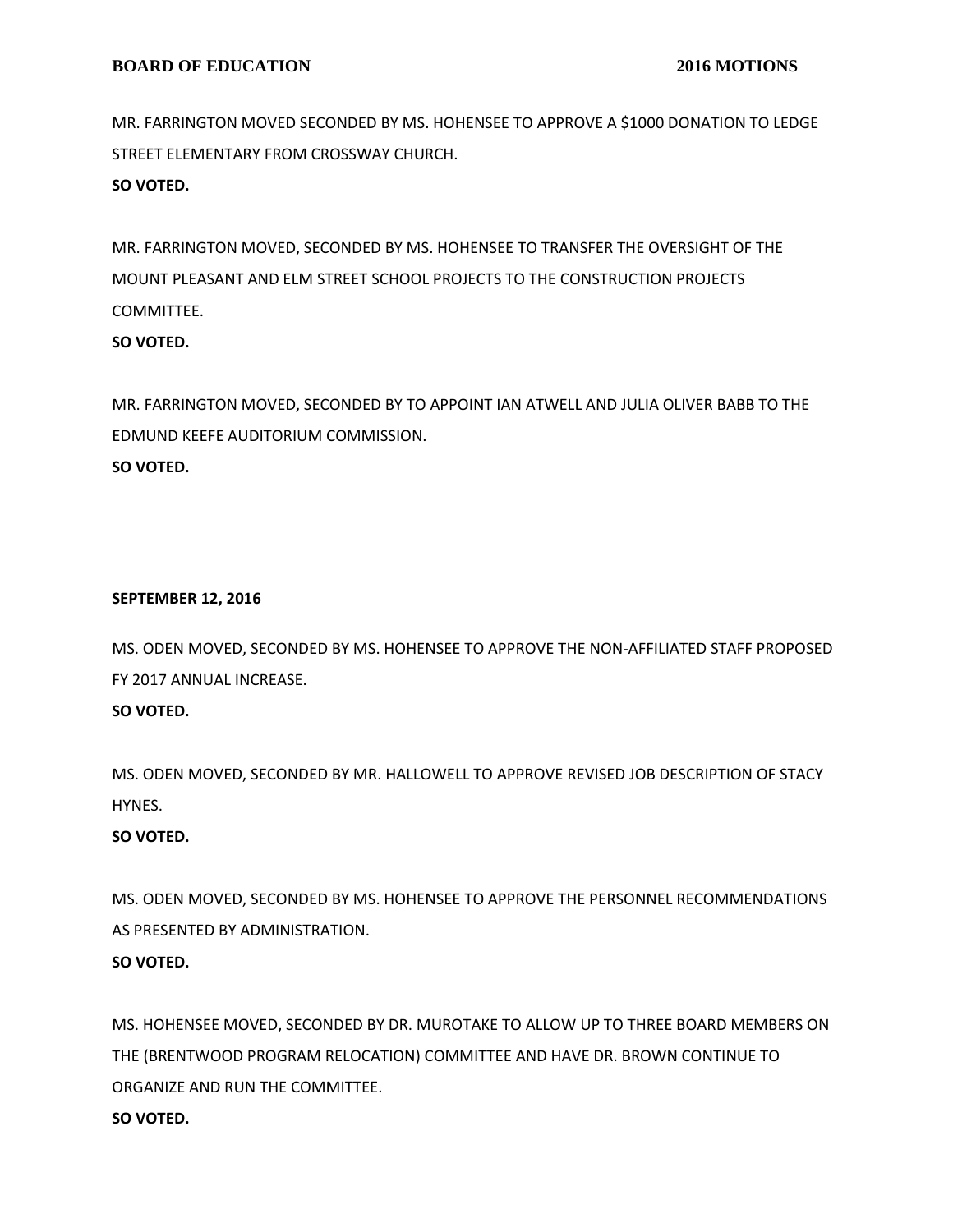### **AUGUST 22, 2016**

MR. COFFMAN MOVED, SECONDED BY MS. VAN TWUYVER TO ACCEPT THE SKATEBOARD PARK PLAN PROPOSED BY MAYOR DONCHESS, INCLUDING FORMALIZING THE MAINTENANCE RESPONSIBILITY. **SO VOTED.**

MR. HALLOWELL MOVED, SECONDED BY MR. MOSHER TO APPROVE THE CTE PURCHASES IN THE AMOUNT OF \$30,918.72 FROM THE CTE CAPITAL RESERVE, FOR THE LAPTOPS FOR THE COMPUTER NETWORKING PROGRAM AND TO UPDATE THE FINANCIAL SERVICES COMPUTER LAB. **SO VOTED.**

MR. HALLOWELL MOVED, SECONDED BY MR. MOSHER TO APPROVE THE INVOICES OVER \$10,000 REPORT; TO APPROVE, ACCEPT AND PLACE ON FILE THE ERA FINAL RESULTS AND THE JUNE FY16 TRANSFER REPORT.

# **SO VOTED.**

MR. HALLOWELL MOVED, SECONDED BY MR. MOSHER TO APPROVE THE EAGLE SCOUT PROJECT A BICENTENNIAL ELEMENTARY SCHOOL. **SO VOTED.**

MS. HOHENSEE MOVED, SECONDED BY MR. HALLOWELL TO AMEND THE MOTION TO CHANGE THE POLICY TITLE TO: "SCHOOL DISTRICT EMPLOYEE AND SCHOOL BOARD MEMBER INDEMNIFICATION." **SO VOTED.**

MS. HOHENSEE MOVED, SECONDED BY MRS. VAN TWUYVER TO APPROVE POLICY EIE, SCHOOL DISTRICT EMPLOYEE AND SCHOOL BOARD MEMBER INDEMNIFICATION, AS AMENDED. **SO VOTED.**

MS. ODEN MOVED, SECONDED BY MR. HALLOWELL TO APPROVE ADAM ROZUMEK AS INTERIM ASSISTANT PRINCIPAL FOR PENNICHUCK MIDDLE SCHOOL, EFFECTIVE IMMEDIATELY AT AN ANNUAL SALARY OF \$83,000.

# **SO VOTED.**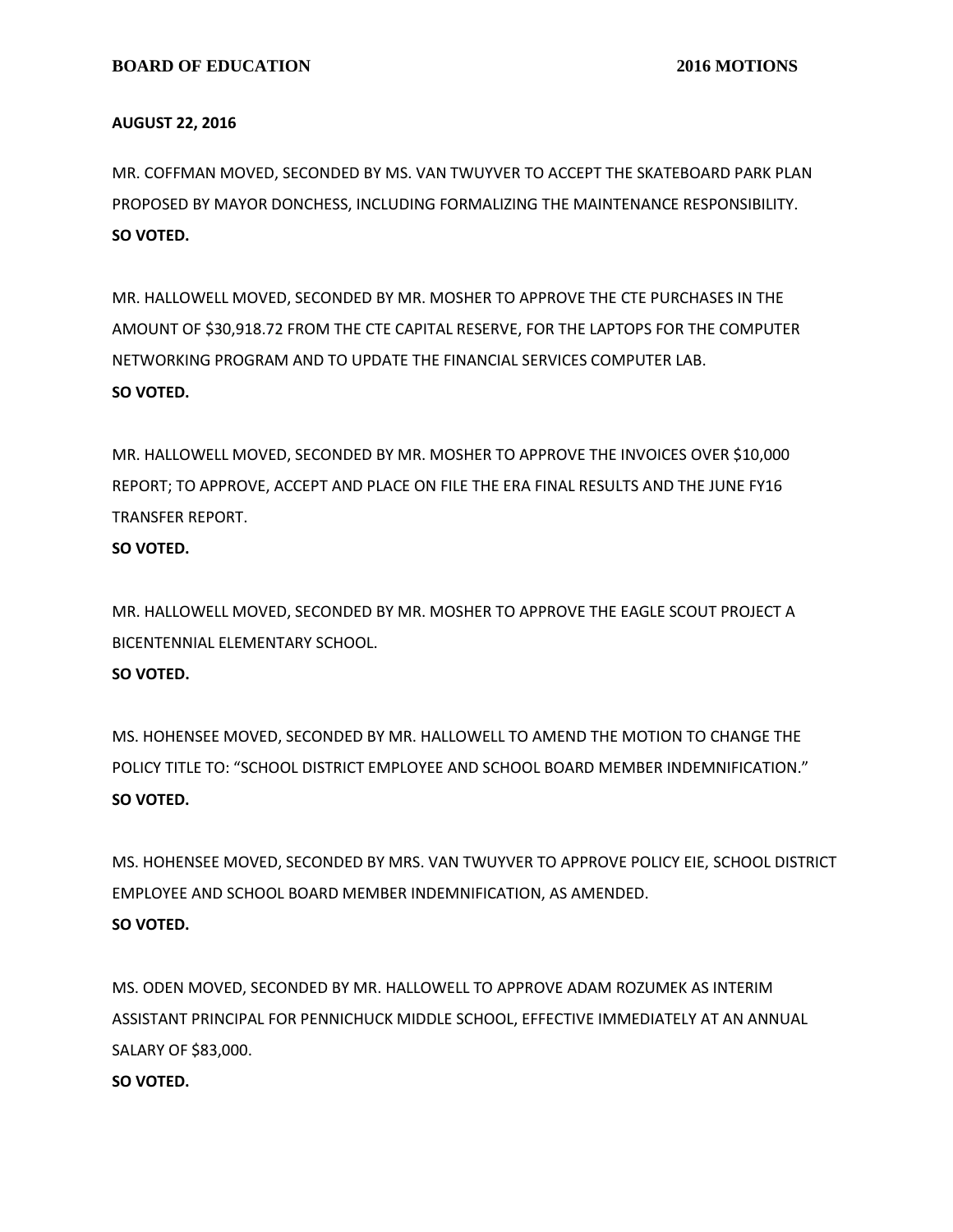MR. HALLOWELL MOVED, SECONDED BY MS. HOHENSEE TO AMEND THE MOTION TO INCLUDE THE BOE SUB-COMMITTEE MEETING SCHEDULE.

**SO VOTED.**

MR. HALLOWELL MOVED, SECONDED BY MR. FARRINGTON TO APPROVE THE BOARD OF EDUCATION AND SUB-COMMITTEE 2017 MEETING SCHEDULE. **SO VOTED.**

MR. HALLOWELL MOVED, SECONDED BY MS. ODEN TO APPROVE THE PERSONNEL RECOMMENDATIONS DATED AUGUST 22, 2016 AS AMENDED. **SO VOTED.**

MR. FARRINGTON MOVED, SECONDED BY MS. VAN TWUYVER TO APPROVE THE COLLECTIVE BARGAINING AGREEMENT WITH UNIT C, SECRETARIES FROM THE NASHUA TEACHERS UNION, EFFECTIVE JULY 1, 2016 THROUGH JUNE 30, 2018.

**SO VOTED UNANIMOUSLY BY ROLL CALL.**

MS. HOHENSEE MOVED, SECONDED BY MS. ODEN TO APPROVE POLICY BCA – SCHOOL BOARD MEMBER ETHICS, AS AMENDED.

# **SO VOTED.**

MS. HOHENSEE MOVED, SECONDED BY MS. ODEN TO APPROVE POLICY BCA-R – SCHOOL BOARD MEMBER ETHICS (APPENDIX) AS AMENDED.

# **SO VOTED.**

MS. HOHENSEE MOVED, SECONDED BY MS. ODEN TO APPROVE POLICY GBEA – PROFESSIONAL ETHICS, AS AMENDED.

# **SO VOTED.**

MS. HOHENSEE MOVED, SECONDED BY MS. ODEN TO APPROVE POLICY BCB – BOARD MEMBER CONFLICT OF INTEREST, AS AMENDED. **SO VOTED.**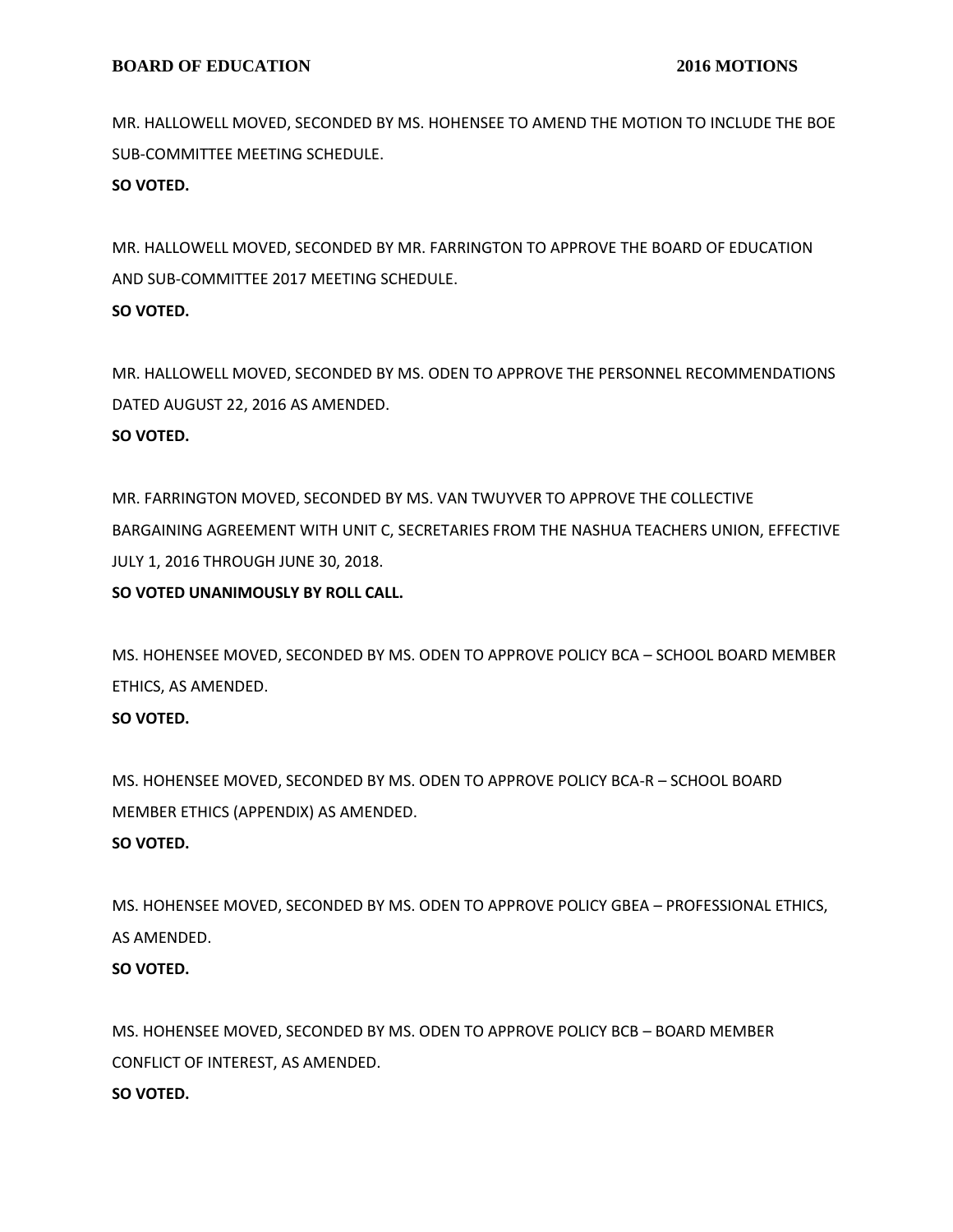MS. HOHENSEE MOVED, SECONDED BY MS. ODEN TO APPROVE POLICY 8214.5 – EMPLOYEE CONFLICT OF INTEREST, AS AMENDED AND RENAME IT TO POLICY GCOI. **SO VOTED.**

MS. VAN TWUYVER MOVED, SECONDED BY MS. HOHENSEE TO RESCIND POLICY 8214.5 – EMPLOYEE CONFLICT OF INTEREST. **SO VOTED.**

# **AUGUST 8, 2016**

MR. HALLOWELL MOVED, SECONDED BY MR. FARRINGTON THAT IN LIGHT OF THE PELRB'S DECISION REGARDING THE AFSCME CONTRACT DISPUTE, THE BOARD TAKE BOTH OF THE FOLLOWING ACTIONS: 1) IMMEDIATELY BEGIN NEGOTIATIONS WITH THE AFSCME UNION; AND 2) IMMEDIATELY TAKE WHATEVER ACTIONS ARE NEEDED TO APPEAL THE PELRB'S DECISION TO THE NH SUPREME COURT, TO PRESERVE THE BOARD'S RIGHTS.

**SO VOTED BY ROLL CALL.** (6-3; Nay: Ms. Hohensee, Mr. Coffman, Mrs. Ziehm)

MR. FARRINGTON MOVED, SECONDED BY MR. HALLOWELL THAT THIS BOARD ENDORSE AND APPROVE THE CURRENT HIGH SCHOOL GRADING SYSTEM FOR THE 2016-2017 SCHOOL YEAR. **SO VOTED BY ROLL CALL.** (8-1; Nay: Ms. Hohensee)

MR. HALLOWELL MOVED, SECONDED BY MR. FARRINGTON TO APPROVE ACCEPTANCE OF \$5,470 FROM THE HULLINGER FAMILY FOUNDATION.

# **SO VOTED BY ROLL CALL.**

MR. HALLOWELL MOVED, SECONDED BY MR. FARRINGTON TO ACCEPT AND PLACE ON FILE THE IRS AUDIT.

# **SO VOTED BY ROLL CALL.**

MR. HALLOWELL MOVED, SECONDED BY MR. FARRINGTON TO ACCEPT AND PLACE ON FILE THE WATER TESTING RESULTS.

**SO VOTED BY ROLL CALL.**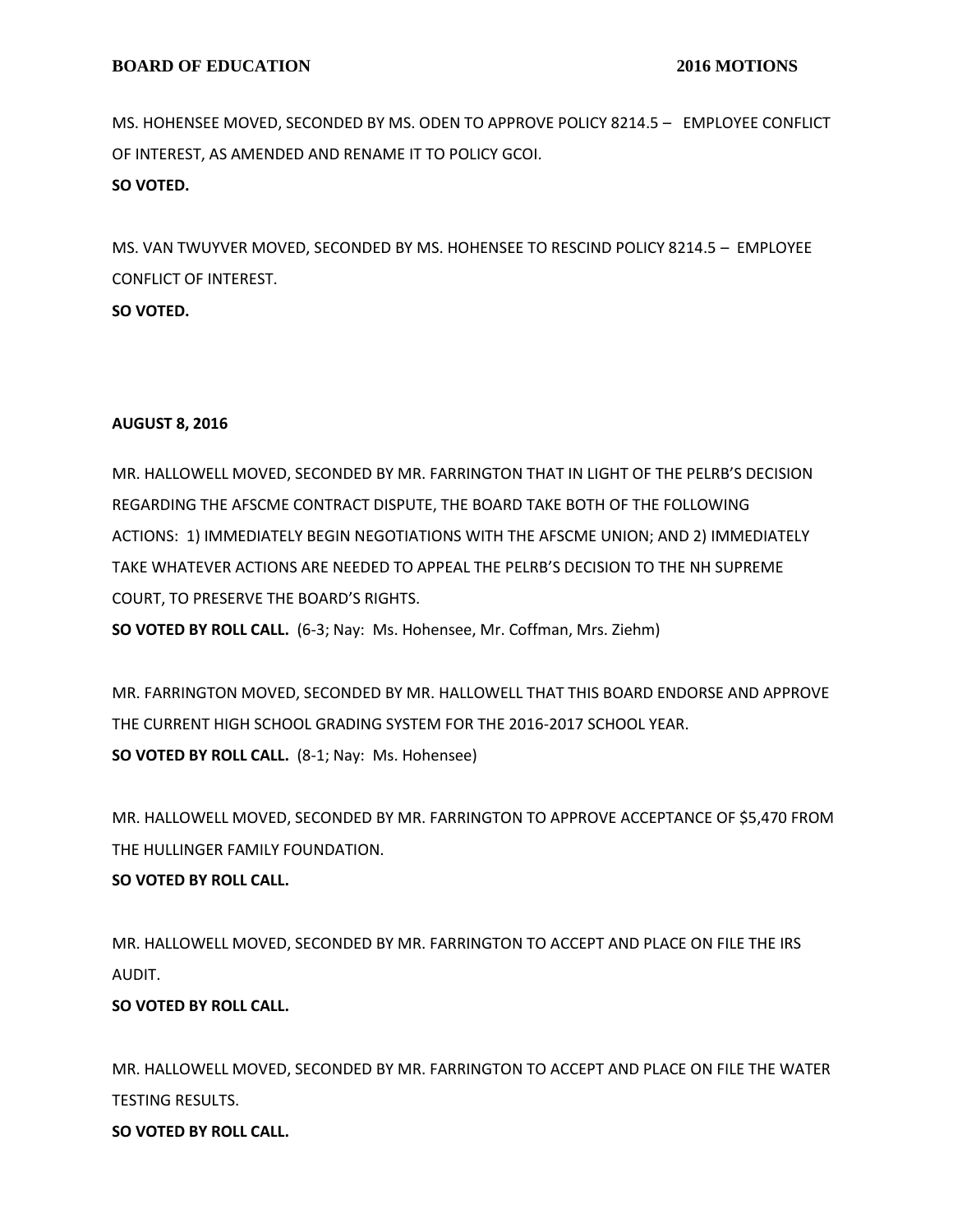MR. HALLOWELL MOVED, SECONDED BY MR. FARRINGTON TO APPROVE THE PURCHASE OF TRANE AIR CONDITIONING UNITS FOR MT. PLEASANT ELEMENTARY SCHOOL IN THE AMOUNT OF \$30,100 AND TO APPROVE THE FOLLOWING CONTRACTS FOR FY2017: MULTI-STATE BILLING FOR 9% OF BILLING; CLARK ASSOCIATES FOR \$720,000; AMY MCCARTNEY DBA ABC PHYSICAL THERAPY FOR \$180,000; BOOTHBY THERAPY SERVICES FOR \$30,000; CARROLL CENTER FOR THE BLIND FOR \$50,000; TERESA BOLICK, PHD, LICENSED PSYCHOLOGIST FOR \$20,000; TEACHTOWN, INC. FOR \$18,480; RETHINK AUTISM, INC. FOR \$12,700; ADULT LEARNING CENTER-CLEARWAY HIGH SCHOOL FOR \$296,167; ADULT LEARNING CENTER-CLEARWAY HIGH SCHOOL FOR \$295,093.

# **SO VOTED BY ROLL CALL.**

MS. ODEN MOVED, SECONDED BY MR. FARRINGTON TO ELECT KELLY HOLMES, INTERIM ASSISTANT PRINCIPAL, ELM STREET MIDDLE SCHOOL, EFFECTIVE AUGUST 9, 2016, AT AN ANNUAL SALARY OF \$83,000. **SO VOTED BY ROLL CALL.**

MS. ODEN MOVED, SECONDED BY MS. ODEN TO APPROVE THE PERSONNEL RECOMMENDATIONS AS PRESENTED BY ADMINISTRATION.

# **SO VOTED BY ROLL CALL.**

MRS. ZIEHM MOVED, SECONDED BY MR. FARRINGTON TO APPROVE THE NASHUA DISTRICT'S GRANT APPLICATION FOR \$44,711.00 NHDOE PRE-ENGINEERING: CURRICULUM & PROGRAM DEVELOPMENT GRANT (PMS = \$14,879; EMS = \$14,916; FMS = \$14,916).

# **SO VOTED BY ROLL CALL.**

# **JULY 13, 2016**

MS. ODEN MOVED, SECONDED BY DR. MUROTAKE TO APPROVE PATRICIA SNOW, AS PRINCIPAL OF MOUNT PLEASANT ELEMENTARY SCHOOL, FOR THE 2016-17 SCHOOL YEAR AT AN ANNUAL SALARY OF \$96,000 (\$93,415.38 PRO-RATED), EFFECTIVE JULY 12, 2016.

**SO VOTED BY ROLL CALL.** (7-1; Nay: Mr. Hallowell, Abstained: Ms. Oden)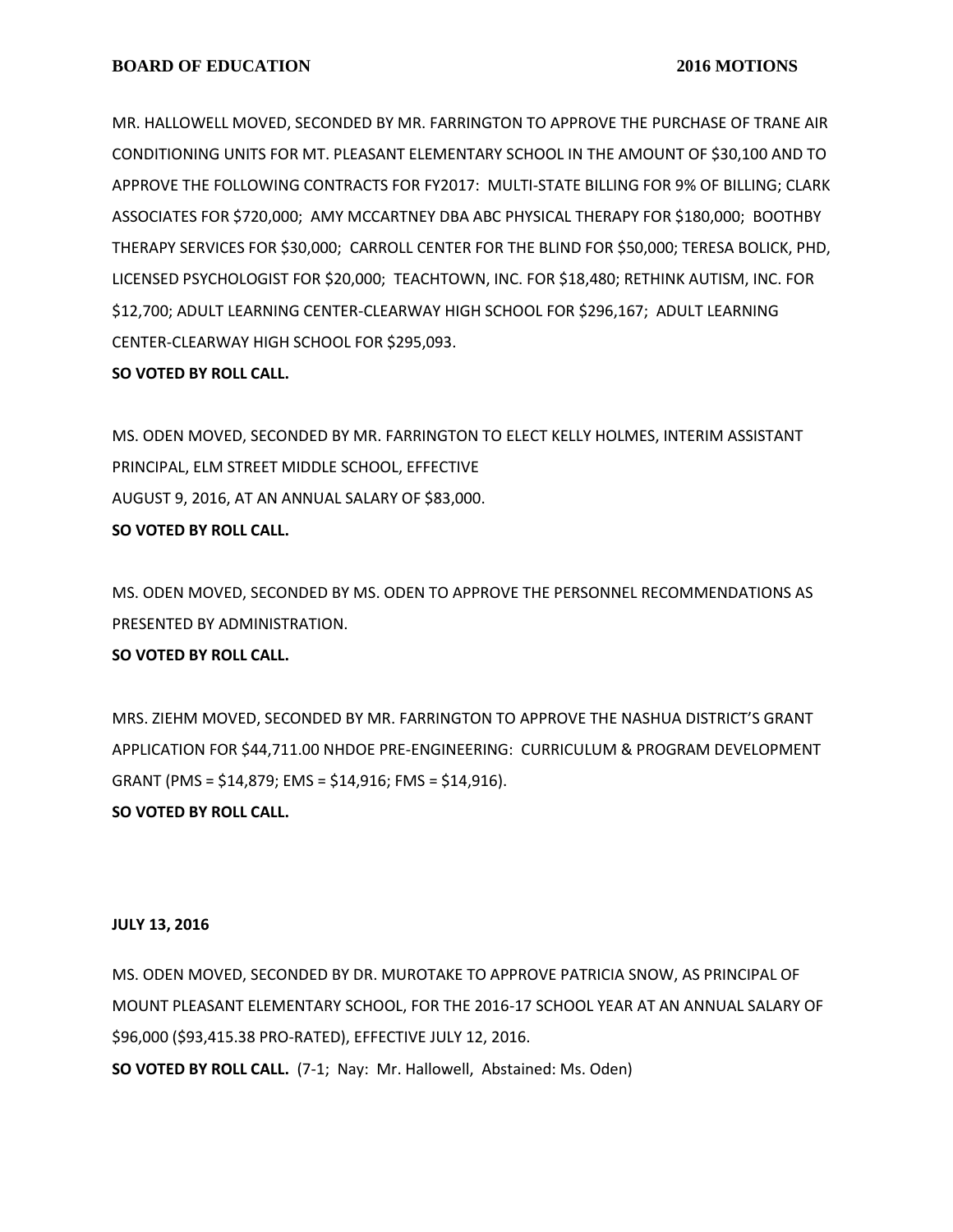MS. ODEN MOVED, SECONDED BY MR. HALLOWELL TO APPROVE MS. SEUSING AS A SUBSTITUTE ASSISTANT SUPERINTENDENT, AT A PER DIEM RATE OF \$439.12 FOR UP TO 20 DAYS. **SO VOTED BY ROLL CALL.** (7-2; Nay: Ms. Hohensee, Mr. Coffman)

MR. HALLOWELL MOVED, SECONDED BY DR. MUROTAKE TO ACCEPT AND PLACE ON FILE THE FY2016 4 TH QUARTER GIFTS AND GRANTS REPORT.

### **SO VOTED.**

MR. HALLOWELL MOVED, SECONDED BY MR. FARRINGTON TO APPROVE THE APPOINTMENT OF DR. CORNELIA BROWN AS INTERIM SUPERINTENDENT, FROM AUGUST 13, 2016 TO JUNE 30, 2017, WITH AN ADDITIONAL 5 DAYS FOR TRANSITION, AT AN ANNUAL SALARY OF \$154,000 PRO RATED, AND AN ANNUAL HOUSING ALLOWANCE OF \$10,000.

**SO VOTED BY ROLL CALL.** (6-3; Nay: Ms. Oden, Ms. Hohensee, Mr. Coffman)

# **JULY 11, 2016**

MS. ODEN MOVED, SECONDED BY DR. MUROTAKE TO APPROVE PATRICIA SNOW, AS PRINCIPAL OF MOUNT PLEASANT ELEMENTARY SCHOOL, FOR THE 2016-17 SCHOOL YEAR AT AN ANNUAL SALARY OF \$96,000 (\$93,415.38 PRO-RATED), EFFECTIVE JULY 12, 2016. **SO VOTED BY ROLL CALL.** (7-1; Nay: Mr. Hallowell, Abstained: Ms. Oden)

MS. ODEN MOVED, SECONDED BY MR. HALLOWELL TO APPROVE MS. SEUSING AS A SUBSTITUTE ASSISTANT SUPERINTENDENT, AT A PER DIEM RATE OF \$439.12 FOR UP TO 20 DAYS. **SO VOTED BY ROLL CALL.** (7-2; Nay: Ms. Hohensee, Mr. Coffman)

MR. HALLOWELL MOVED, SECONDED BY DR. MUROTAKE TO ACCEPT AND PLACE ON FILE THE FY2016 4 TH QUARTER GIFTS AND GRANTS REPORT. **SO VOTED.**

MR. HALLOWELL MOVED, SECONDED BY MR. FARRINGTON TO APPROVE THE APPOINTMENT OF DR. CORNELIA BROWN AS INTERIM SUPERINTENDENT, FROM AUGUST 13, 2016 TO JUNE 30, 2017, WITH AN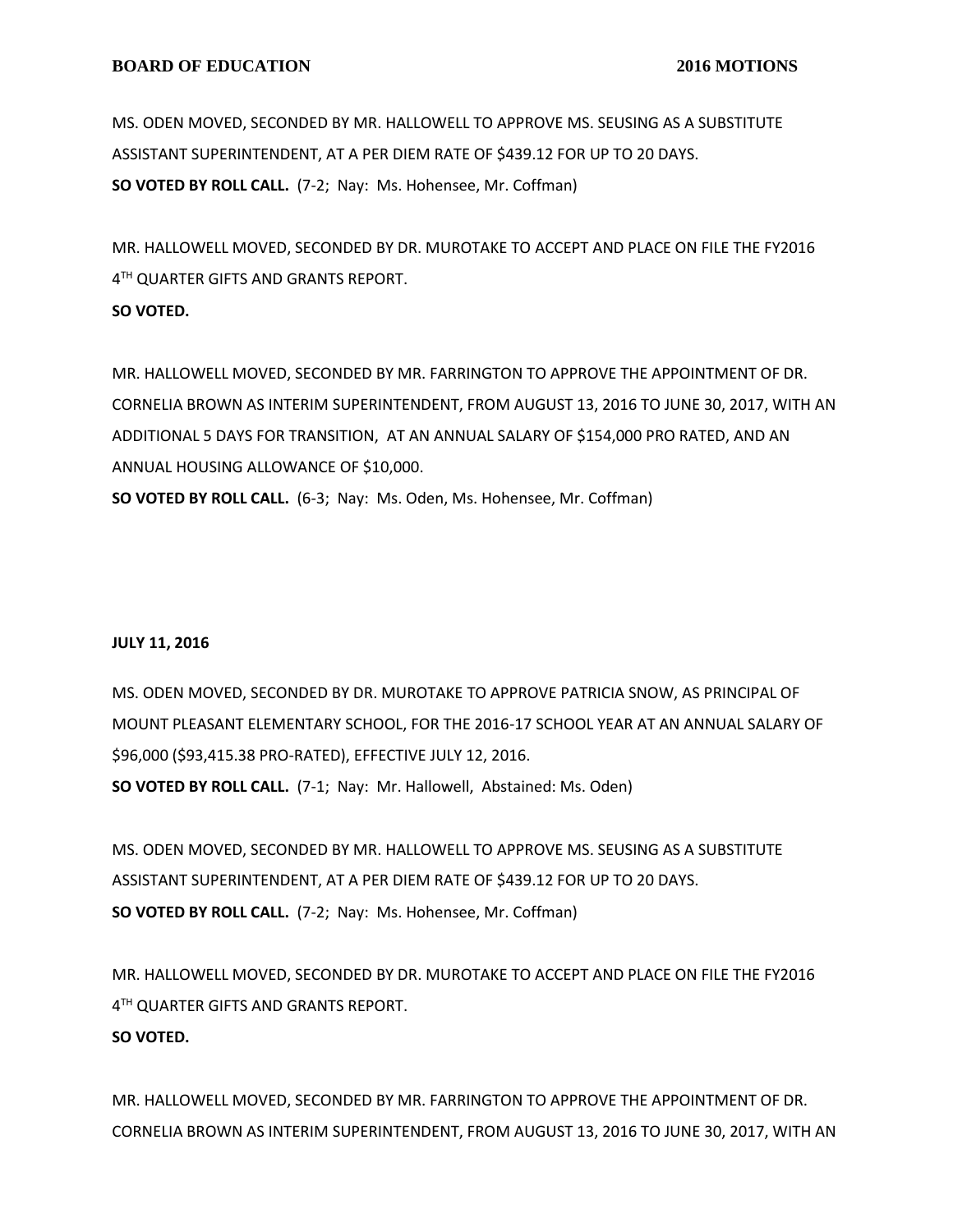ADDITIONAL 5 DAYS FOR TRANSITION, AT AN ANNUAL SALARY OF \$154,000 PRO RATED, AND AN ANNUAL HOUSING ALLOWANCE OF \$10,000.

**SO VOTED BY ROLL CALL.** (6-3; Nay: Ms. Oden, Ms. Hohensee, Mr. Coffman)

### **JUNE 29, 2016**

MR. HALLOWELL MOVED, SECONDED BY MR. FARRINGTON TO ELIMINATE THE CTE CAPITAL RESERVE ALLOCATION FOR \$125,000; ELIMINATE SUMMER INTERNS FOR \$12,000; DON'T IMPLEMENT THE NEW SUMMER READING PROGRAM FOR \$34,020; DON'T IMPLEMENT THE NEW LUCY CALKINS UNITS OF READING FOR \$52,000; DON'T INCREASE CROSSING GUARD COMPENSATION FOR \$10,000; REDUCE THE NUMBER OF NEW PARAEDUCATOR POSITIONS BY 4 FOR A SAVINGS OF \$60,000; REDUCE THE DISCOVERY STREAMING AND OTHER SOFTWARE REVISIONS FOR \$20,000; ELIMINATE THE 2<sup>ND</sup> NEW SUBSTANCE ABUSE COUNSELING POSITION FOR \$50,000; ELIMINATE THE NEW ELEMENTARY HEALTH TEACHING POSITION FOR \$45,815; AND REDUCE THE TELEPHONE LINES BY \$15,044, FOR A TOTAL SAVINGS OF \$428,879, AND A BUDGET OF \$104,684,156.

**SO VOTED BY ROLL CALL.** (6-2; Nay: Ms. Oden, Mrs. Ziehm)

# **JUNE 27, 2016**

MR. HALLOWELL MOVED, SECONDED BY MR. FARRINGTON TO APPROVE THE PROPOSED MEMORIAL AT NHS NORTH.

**SO VOTED UNANIMOUSLY BY ROLL CALL.**

MR. HALLOWELL MOVED, SECONDED BY MR. MOSHER TO APPROVE THE SHED PROJECT AT NHS NORTH.

# **SO VOTED.**

MR. HALLOWELL MOVED, SECONDED BY MR. MOSHER TO ALLOW THIS ADMINISTRATION TO BEGIN FILLING TEACHING POSITIONS AND TO APPROVE THE PURCHASE OF THE MATH TEXTBOOKS. **SO VOTED BY ROLL CALL.** (8-1; Nay: Mr. Coffman)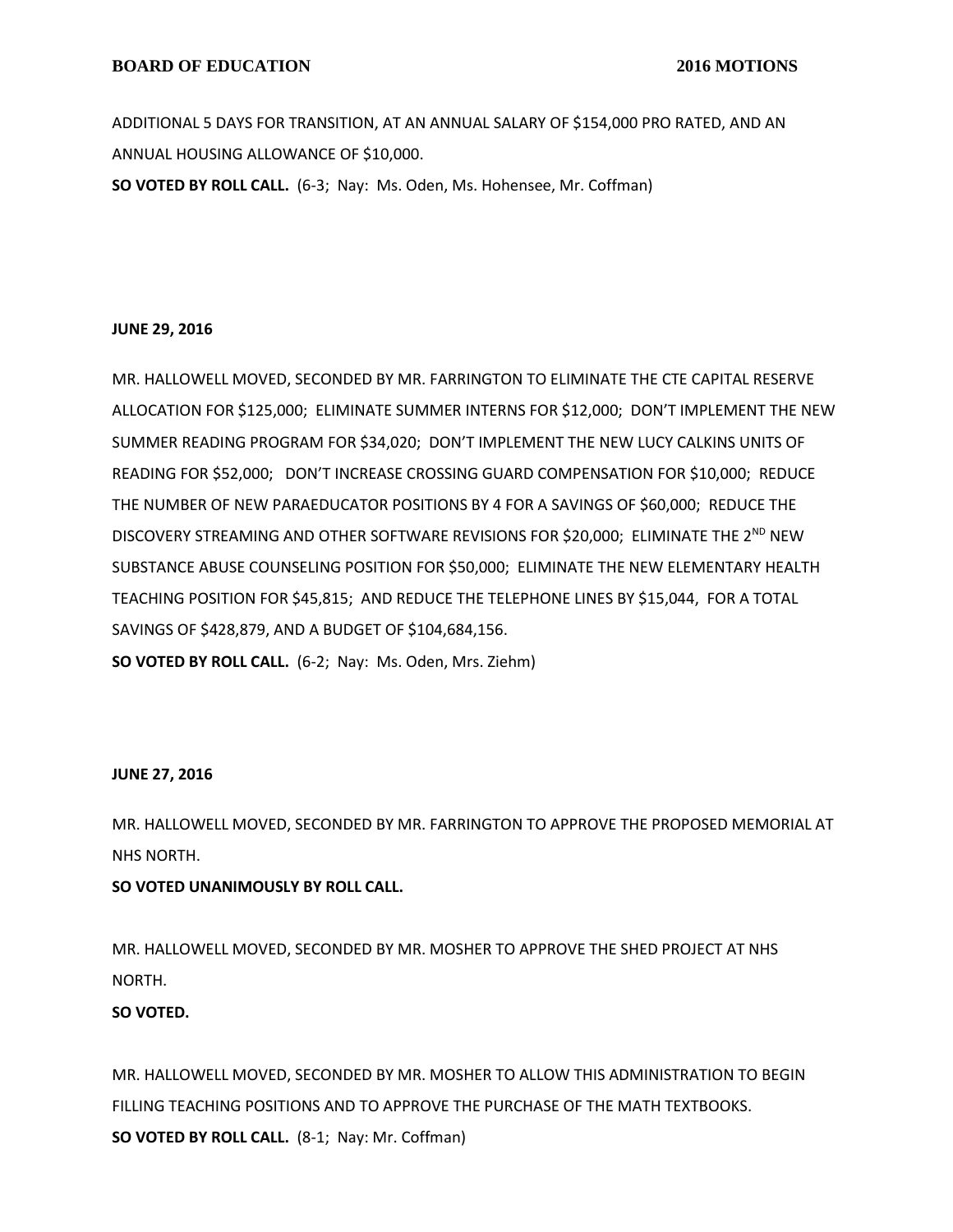MR. HALLOWELL MOVED, SECONDED BY MR. FARRINGTON TO APPROVE THE TITLE 1 CARRY-OVER FUND PURCHASES IN THE AMOUNT OF \$943,721.52, AS INDICATED IN THE LETTER FROM MR. FARRENKOPF DATED JUNE 14, 2016.

**SO VOTED.**

MR. HALLOWELL MOVED, SECONDED BY MS. HOHENSEE TO APPROVE THE CAPITAL RESERVE SPENDING REQUESTS, AS INDICATED IN THE LETTER FROM MR. SMITH DATED JUNE 8, 2016. **SO VOTED.**

MR. HALLOWELL MOVED, SECONDED BY DR. MUROTAKE TO APPROVE THE \$1,000 UNRESTRICTED GIFT TO BICENTENNIAL ELEMENTARY SCHOOL. **SO VOTED.**

MR. HALLOWELL MOVED, SECONDED BY MR. MOSHER TO APPROVE THE IT PURCHASE OF ELL CHROMEBOOKS, FUNDED BY TITLE III.

**SO VOTED UNANIMOUSLY BY ROLL CALL.**

MR. HALLOWELL MOVED, SECONDED BY MR. MOSHER TO APPROVE \$285,973.71 FOR TECHNOLOGY PURCHASES, AS OUTLINED IN THE MEMO FROM MR. FARRENKOPF DATED 6/14/16. **SO VOTED UNANIMOUSLY BY ROLL CALL.**

MR. HALLOWELL MOVED, SECONDED BY MR. MOSHER TO APPROVE AN IT NETWORK UPGRADE EXPENDITURE, WITH END-OF-THE YEAR FUNDS NOT TO EXCEED \$125,000. **SO VOTED UNANIMOUSLY BY ROLL CALL.**

MR. HALLOWELL MOVED, SECONDED BY MR. MOSHER TO APPROVE THE NASHUA SCHOOL DISTRICT RENTAL FEES, POLICY KF, AS AMENDED, EFFECTIVE JULY 1, 2016. **SO VOTED UNANIMOUSLY BY ROLL CALL.**

MR. HALLOWELL MOVED, SECONDED BY MR. MOSHER TO APPROVE THE EXPENDITURES OUTLINED IN THE MEMO FROM HARRIMAN, DATED 5/25/16, IN THE AMOUNT OF \$92,000. **SO VOTED UNANIMOUSLY BY ROLL CALL.**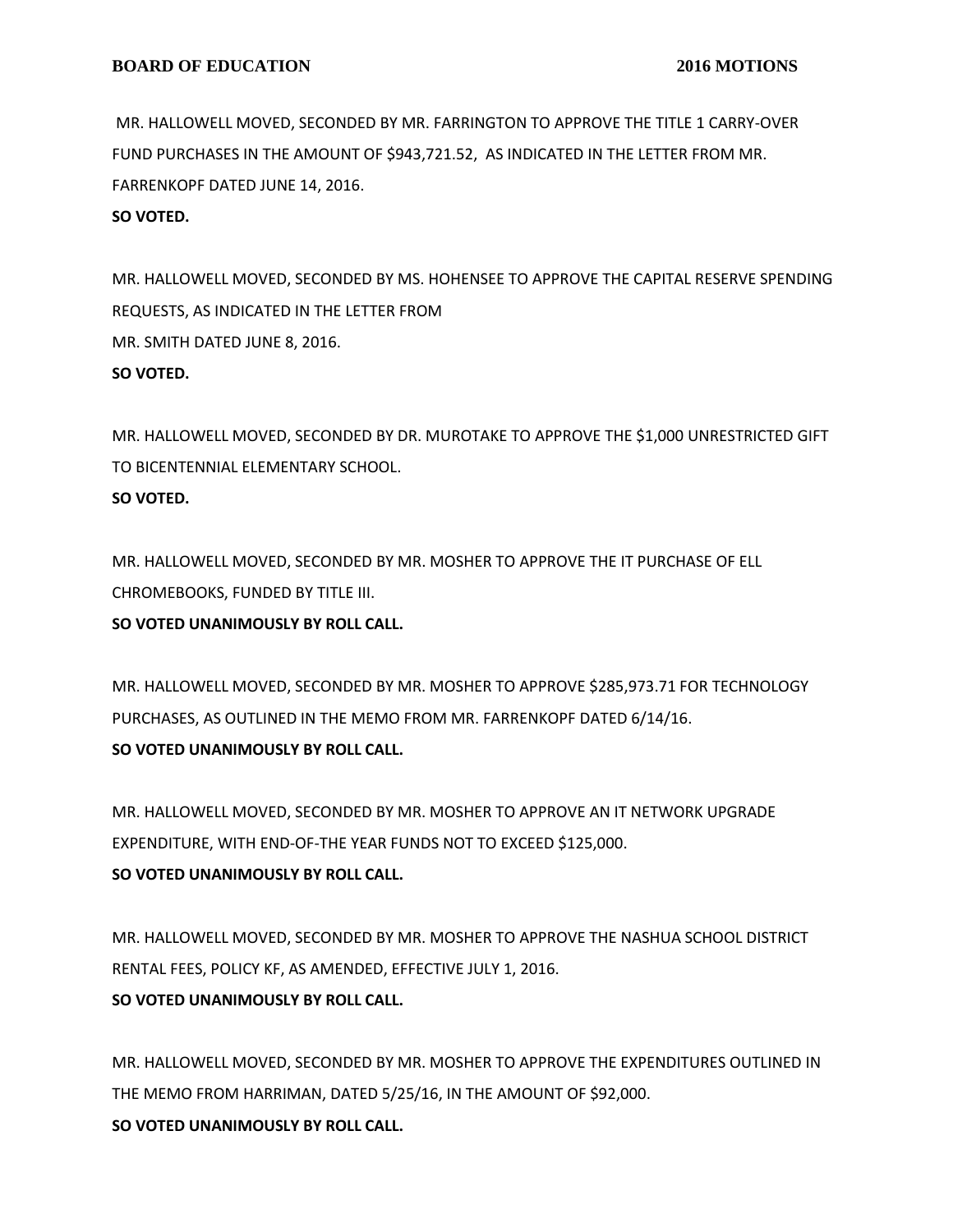MR. HALLOWELL MOVED, SECONDED BY MR. MOSHER TO APPROVE THE CONTRACT WITH THE FIRST CHURCH OF NASHUA, FOR TITLE I PRESCHOOL IN THE AMOUNT OF \$45,168.

**SO VOTED UNANIMOUSLY BY ROLL CALL.**

MR. HALLOWELL MOVED, SECONDED BY MR. MOSHER TO APPROVE THE CONTRACT WITH SERESC FOR BRENTWOOD, NOT TO EXCEED \$123,260 FOR THE COMING SCHOOL YEAR. **SO VOTED UNANIMOUSLY BY ROLL CALL.**

MR. HALLOWELL MOVED, SECONDED BY MR. MOSHER TO APPROVE THE CONTRACT WITH D&M STRIPING IN THE AMOUNT OF \$16,000.

# **SO VOTED UNANIMOUSLY BY ROLL CALL.**

MR. HALLOWELL MOVED, SECONDED BY MR. MOSHER TO APPROVE THE MAY FY16 TRANSFERS AS PRESENTED.

**SO VOTED UNANIMOUSLY BY ROLL CALL.**

MS. HOHENSEE MOVED, SECONDED BY MR. COFFMAN TO UPDATE POLICY KF AS DESIGNATED BY THE POLICY COMMITTEE.

**SO VOTED UNANIMOUSLY BY ROLL CALL.**

MS. ODEN MOVED, SECONDED BY MR. HALLOWELL TO APPROVE IAN ATWELL, INTERIM PRINCIPAL, ELM STREET MIDDLE SCHOOL, EFFECTIVE JULY 1, 2016, AT AN ANNUAL SALARY OF \$95,500. **SO VOTED UNANIMOUSLY BY ROLL CALL.**

# **JUNE 13, 2016**

MR. HALLOWELL MOVED, SECONDED BY MR. MOSHER TO ALLOW THIS ADMINISTRATION TO BEGIN FILLING TEACHING POSITIONS AND TO APPROVE THE PURCHASE OF THE MATH TEXTBOOKS. **SO VOTED BY ROLL CALL.** (8-1; Nay: Mr. Coffman)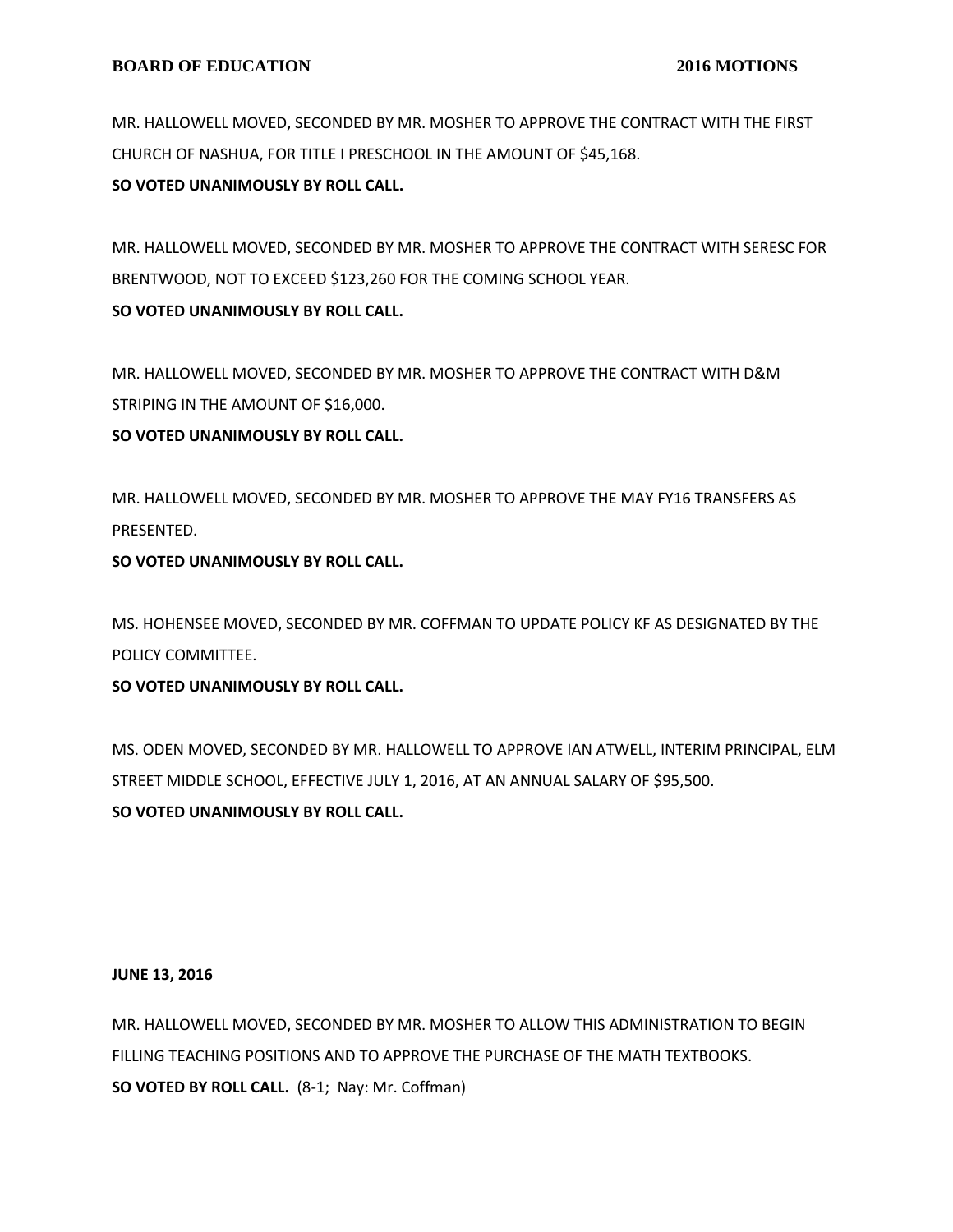MR. HALLOWELL MOVED, SECONDED BY MR. FARRINGTON TO APPROVE THE TITLE 1 CARRY-OVER FUND PURCHASES IN THE AMOUNT OF \$943,721.52, AS INDICATED IN THE LETTER FROM MR. FARRENKOPF DATED JUNE 14, 2016.

**SO VOTED.**

MR. HALLOWELL MOVED, SECONDED BY MS. HOHENSEE TO APPROVE THE CAPITAL RESERVE SPENDING REQUESTS, AS INDICATED IN THE LETTER FROM MR. SMITH DATED JUNE 8, 2016. **SO VOTED.**

MR. HALLOWELL MOVED, SECONDED BY DR. MUROTAKE TO APPROVE THE \$1,000 UNRESTRICTED GIFT TO BICENTENNIAL ELEMENTARY SCHOOL. **SO VOTED.**

#### **MAY 31, 2016**

MS. HOHENSEE MOVED, SECONDED BY MR. COFFMAN TO APPROVE BOARD POLICY ILBAS – STATEWIDE ASSESSMENTS.

# **SO VOTED.**

MS. HOHENSEE MOVED, SECONDED BY MS. VAN TWUYVER TO APPROVE POLICY BEDB – AGENDA PREPARATION AND DISSEMINATION, AS AMENDED.

# **SO VOTED.**

MS. HOHENSEE MOVED, SECONDED BY MR. COFFMAN TO APPROVE POLICY BAAA – SCHOOL BOARD POLICIES AND ADMINISTRATIVE PROCEDURES, AS AMENDED. **SO VOTED.**

MS. HOHENSEE MOVED, SECONDED BY DR, MUROTAKE TO AMEND THE MOTION AS FOLLOWS: TO CONTINUE WITH COURSE COMPETENCIES, AND TO RESTORE THE OLD GRADE BOOK WITH THE 100 POINT GRADING SYSTEM AND TO KEEP THE REPORT CARD GRADING SYSTEM WITH LETTER GRADES FROM A+ TO F.

**SO VOTED BY ROLL CALL.** (5-3; Nay: Ms. Van Twuyver, Mr. Farrington, Mr. Mosher)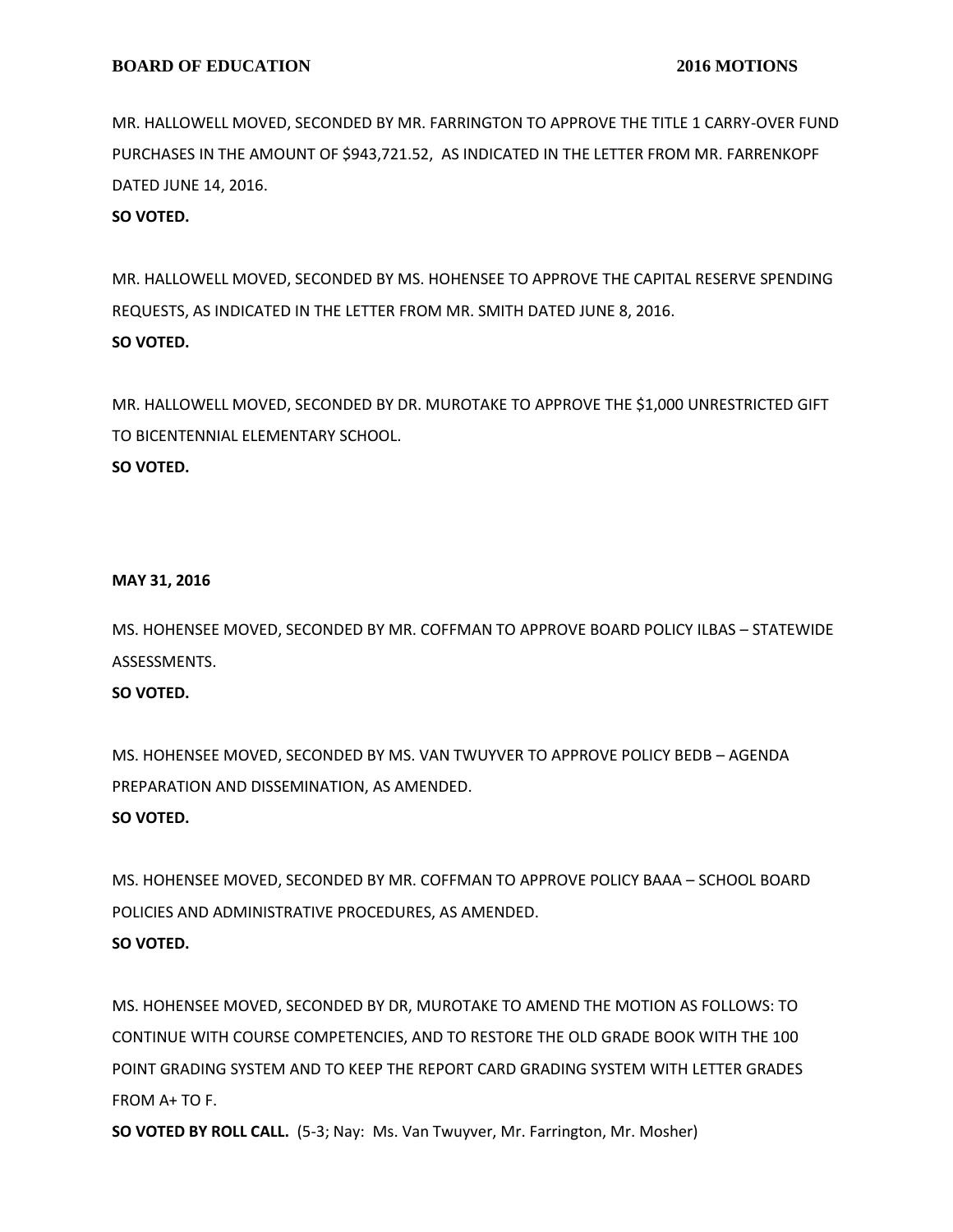Ms. Oden moved, seconded by Mrs. Ziehm to table the motion.

**Motion fails by roll call.** (4-4; Nay: Mr. Farrington, Ms. Hohensee, Dr. Murotake, Mr. Coffman)

MS. HOHENSEE MOVED, SECONDED BY DR, MUROTAKE TO CONTINUE WITH COURSE COMPETENCIES, AND TO RESTORE THE OLD GRADE BOOK WITH THE 100 POINT GRADING SYSTEM AND TO KEEP THE REPORT CARD GRADING SYSTEM WITH LETTER GRADES FROM A+ TO F. **Motion fails by roll call.** (4-4; Nay: Ms. Van Twuyver, Mr. Mosher, Mr. Farrington, Mrs. Ziehm)

MS. ODEN MOVED, SECONDED BY MR. FARRINGTON TO ELECT THOMAS CASEY AS ASSISTANT PRINCIPAL OF NASHUA HIGH SCHOOL NORTH AT AN ANNUAL SALARY OF \$82,500. **SO VOTED.**

MS. ODEN MOVED, SECONDED BY MR. FARRINGTON TO ELECT LORI COUTU AS DIRECTOR OF GUIDANCE FOR NASHUA HIGH SCHOOL SOUTH, AT AN ANNUAL SALARY OF \$83,025, EFFECTIVE IMMEDIATELY. **SO VOTED.**

MS. ODEN MOVED, SECONDED BY MR. FARRINGTON TO ELECT JAMES BROWN DIRECTOR OF GUIDANCE FOR NASHUA HIGH SCHOOL NORTH, AT AN ANNUAL SALARY OF \$82,000, EFFECTIVE JULY 1, 2016. **SO VOTED.**

MS. ODEN MOVED, SECONDED BY MR. FARRINGTON TO APPROVE THE FOLLOWING JOB DESCRIPTIONS AS AMENDED: THE PRINCIPAL JOB DESCRIPTION, THE ASSISTANT PRINCIPAL JOB DESCRIPTION, THE ELEMENTARY ASSISTANT PRINCIPAL/CURRICULUM SPECIALIST JOB DESCRIPTION, AND THE CURRICULUM SPECIALIST JOB DESCRIPTION. **SO VOTED.**

MS. ODEN MOVED, SECONDED BY MR. FARRINGTON TO ACCEPT THE RESIGNATION OF MARY-FRANCES TINTLE, PRINCIPAL MOUNT PLEASANT ELEMENTARY SCHOOL, EFFECTIVE JUNE 30, 2016. **SO VOTED.**

MR. FARRINGTON MOVED, SECONDED BY DR. MUROTAKE TO APPROVE MICHAEL FREDERICKSEN FOR INTERIM ASSISTANT SUPERINTENDENT, EFFECTIVE JULY 1, 2016, AT AN ANNUAL SALARY OF \$107,250. **SO VOTED.**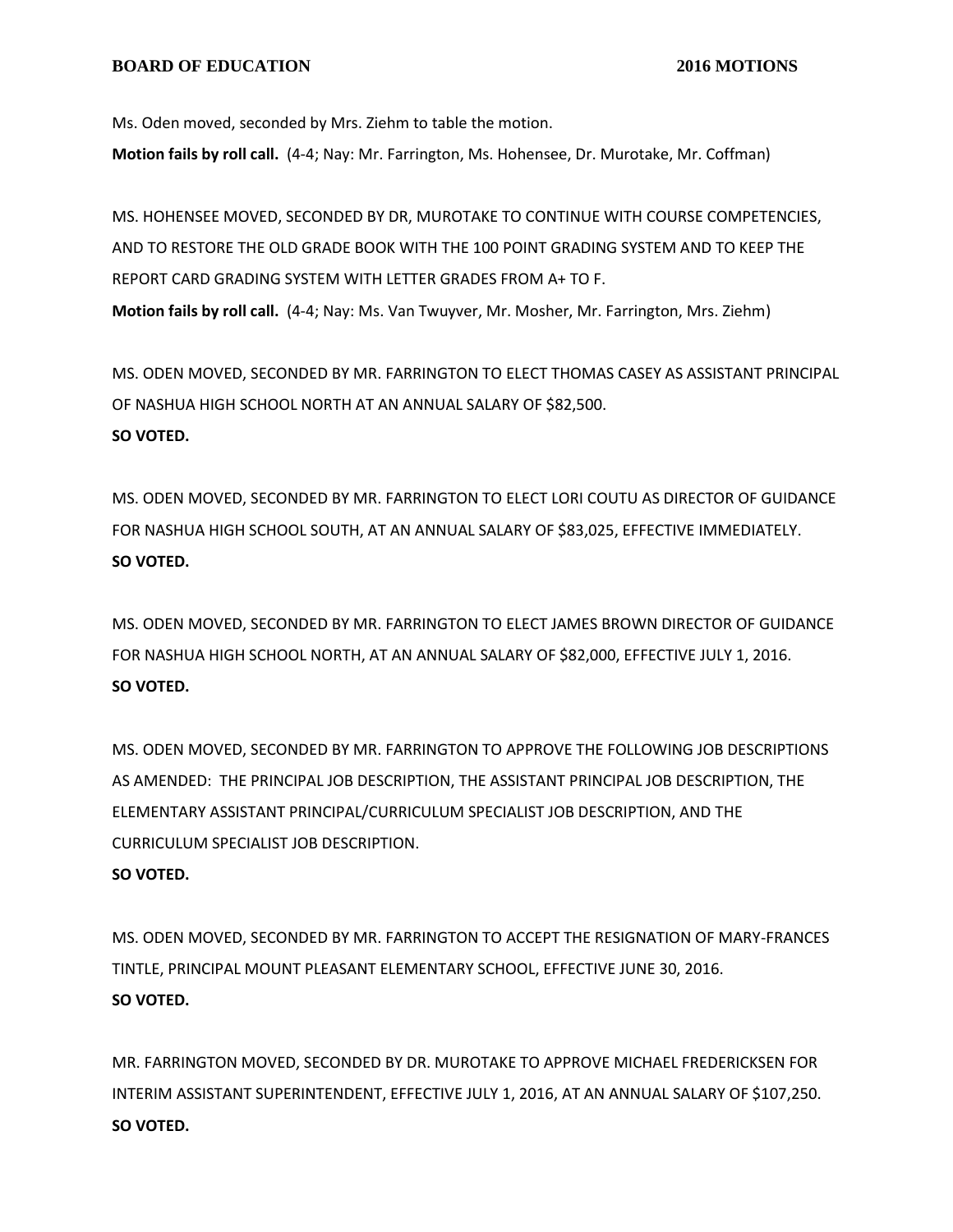MR. FARRINGTON MOVED, SECONDED BY MS. HOHENSEE TO APPROVE A \$5000 KINDER MORGAN FOUNDATION GRANT TO THE AMHERST STREET ELEMENTARY SCHOOL LIBRARY. **SO VOTED.**

# **MAY 09, 2016**

MR. HALLOWELL MOVED, SECONDED BY MS. HOHENSEE TO EXPEND \$1,146,336 FROM THE SCHOOL CAPITAL RESERVE FUNDS TO ADDRESS CAPITAL NEEDS AND FOR ADDITIONAL A/C UNITS AT FAIRGROUNDS MIDDLE SCHOOL, BIRCH HILL, MAIN DUNSTABLE, AND MOUNT PLEASANT ELEMENTARY SCHOOLS.

# **SO VOTED.**

MR. HALLOWELL MOVED, SECONDED BY MS. HOHENSEE TO APPROVE THE USE OF \$88,000 FROM THE CTE CAPITAL RESERVE ACCOUNT TO PURCHASE FURNITURE AND COVER THE STRUCTURAL CHANGES FOR THE COSMETOLOGY PROGRAM UPGRADE.

# **SO VOTED.**

MR. HALLOWELL MOVED, SECONDED BY MS. HOHENSEE TO APPROVE THE EXPENDITURE OF FUNDS, NOT TO EXCEED \$71,000 FOR THE EQUIPMENT AND INSTALLATION OF WIRELESS ACCESS POINTS IN OUR NON-TITLE I ELEMENTARY SCHOOLS, ACCOUNT 91.1.992225 71221.

# **SO VOTED.**

MR. HALLOWELL MOVED, SECONDED BY MS. HOHENSEE TO APPROVE THE PURCHASE OF STAGE LIGHTING AT KEEFE AUDITORIUM IN THE AMOUNT OF \$16,087, ACCOUNT 91.TF91.7565. **SO VOTED.**

MR. HALLOWELL MOVED, SECONDED BY MS. HOHENSEE TO APPROVE THE CONTRACT WITH PERFORMANCE REHAB IN THE AMOUNT OF \$54,240 PER YEAR FOR THE YEARS 2016-2018, ACCOUNT 91.03/041408 53628.

# **SO VOTED.**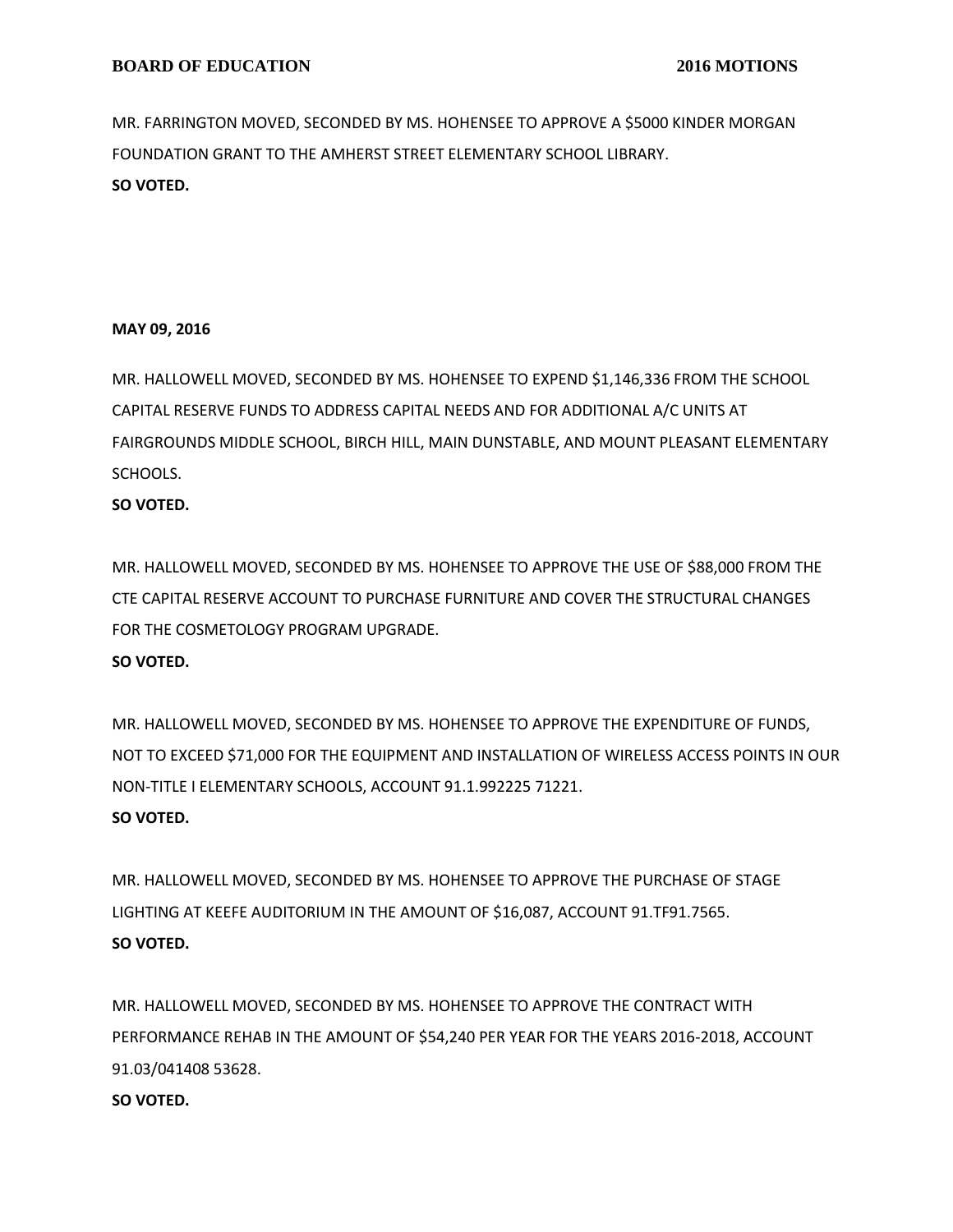MR. HALLOWELL MOVED, SECONDED BY MS. HOHENSEE TO APPROVE THE CONTRACT WITH SOUTHERN REGIONAL EDUCATION BOARD (SREB) FOR MATH CURRICULUM IN OUR CTE PROGRAM, \$23,450, ACCOUNT 91.3800.042210 (91.03906.042210).

**SO VOTED**. (Ms. Oden abstained)

MR. HALLOWELL MOVED, SECONDED BY MS. HOHENSEE TO ACCEPT AND PLACE ON FILE THE JUNE 30, 2015 CITY AUDIT AND THE STUDENT ACTIVITY FUNDS AUDIT. **SO VOTED.**

MS. HOHENSEE MOVED, SECONDED BY MR. HALLOWELL TO REFER THE PRICING PAGE FOR POLICY KF TO THE FINANCE AND OPERATIONS COMMITTEE. **SO VOTED.**

MS. HOHENSEE MOVED, SECONDED BY MR. HALLOWELL TO APPROVE THE AMENDED TEXT, WITHOUT THE FINANCES FOR POLICY KF.

# **SO VOTED.**

MS. HOHENSEE MOVED, SECONDED BY MR. HALLOWELL TO RENAME POLICY 8213 TO POLICY GCO – EVALUATION OF PROFESSIONAL STAFF.

# **SO VOTED.**

MS. HOHENSEE MOVED, SECONDED BY MS. VAN TWUYVER TO SEND POLICY 8213.1 – EVALUATION OF EXTRACURRICULAR ADVISORS & ATHLETIC COACHES TO THE HR COMMITTEE, AS AMENDED. **SO VOTED.**

MS. HOHENSEE MOVED, SECONDED BY MR. HALLOWELL TO APPROVE POLICY JJJA – EXTRACURRICULAR ACTIVITY ELIGIBILITY AND ACADEMIC EXPECTATIONS, AS AMENDED. **SO VOTED.**

MS. HOHENSEE MOVED, SECONDED BY MR. HALLOWELL TO APPROVE POLICY JJJA-R AS AMENDED. **SO VOTED.**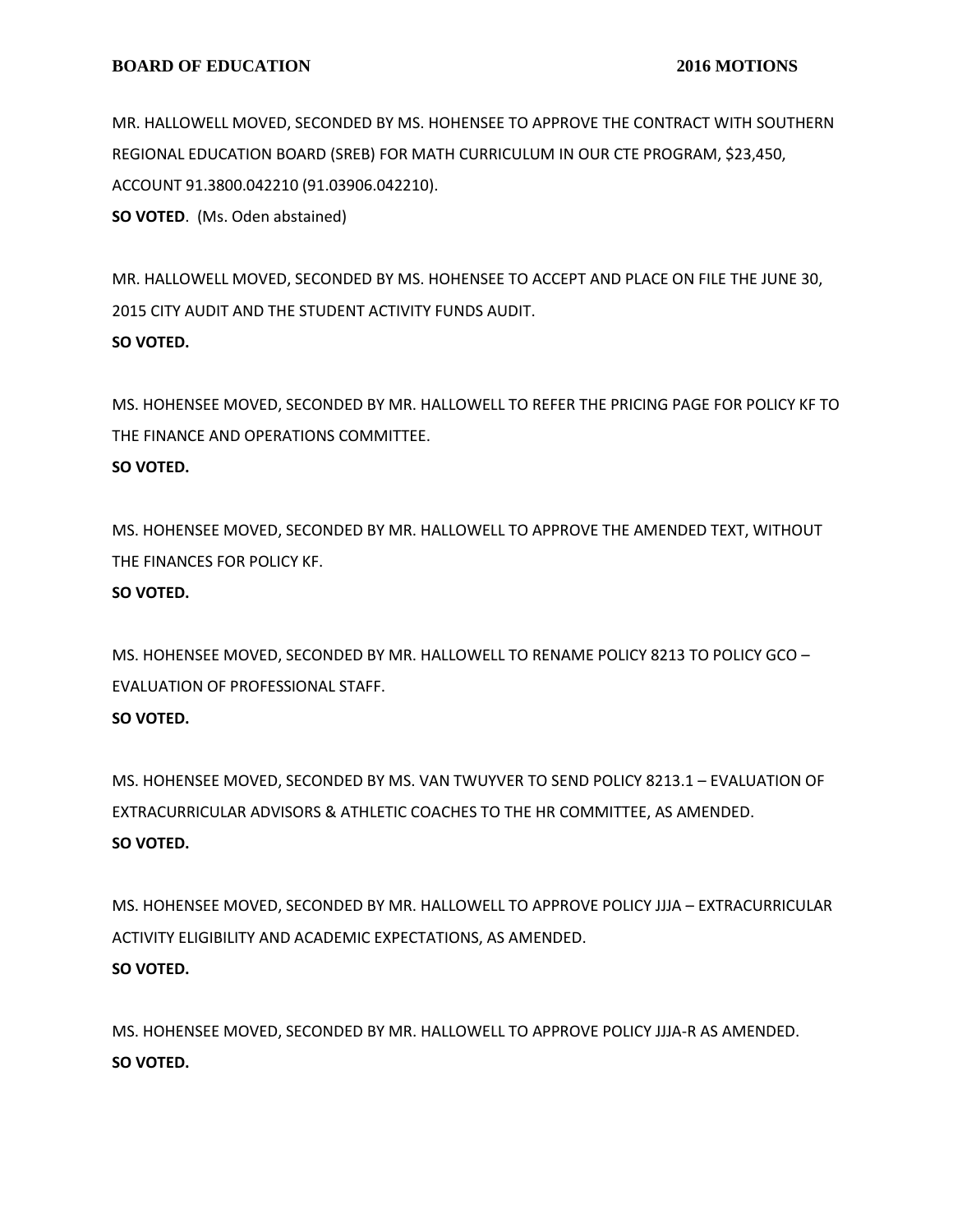DR. MUROTAKE MOVED, SECONDED BY MS. HOHENSEE TO SELECT EUREKA MATH PROGRAM FOR ELEMENTARY SCHOOLS, AS RECOMMENDED BY ADMINISTRATION. **SO VOTED.**

MR. COFFMAN MOVED, SECONDED BY MR. HALLOWELL TO AMEND THE MOTION BY ADDING FOREIGN LANGUAGE AS A RECOVERY COURSE OPTION, CONTINGENT UPON STAFF AVAILABILITY; AND TO ADD A \$50 CAP FOR ANY STUDENT NOT ELIGIBLE FOR FREE & REDUCED LUNCH. **SO VOTED.**

DR. MUROTAKE MOVED, SECONDED BY MS. HOHENSEE TO RECOMMEND BOARD APPROVAL OF THE PROPOSAL FOR SUMMER POST-COURSE RECOVERY FOR SUMMER 2016 AS AMENDED THIS EVENING. **SO VOTED.**

MS. ODEN MOVED, SECONDED BY MR. HALLOWELL TO AMEND THE MOTION TO BE EFFECTIVE IMMEDIATELY.

### **SO VOTED.**

MS. ODEN MOVED, SECONDED BY DR. MUROTAKE TO ELECT ABBY ST. PIERRE AS ASSISTANT PRINCIPAL AT AMHERST STREET ELEMENTARY SCHOOL, AT AN ANNUAL SALARY OF \$73,500 EFFECTIVE IMMEDIATELY.

# **SO VOTED.**

MS. ODEN MOVED, SECONDED BY DR. MUROTAKE TO APPROVE THE REVISED PRINCIPAL DEVELOPMENT AND EVALUATION SYSTEM. **SO VOTED.**

MS. ODEN MOVED, SECONDED BY DR. MUROTAKE TO APPROVE THE TEACHER/PRINCIPAL RE-NOMINATION LIST DATED MAY 5, 2016. **SO VOTED.**

Ms. Hohensee moved, seconded by Mr. Coffman to take the motion: To begin negotiations with the NSD Custodial Union, from the table.

**Motion Fails by roll call**. (4-5; Yes: Ms. Oden, Ms. Hohensee, Mr. Coffman, Mrs. Ziehm)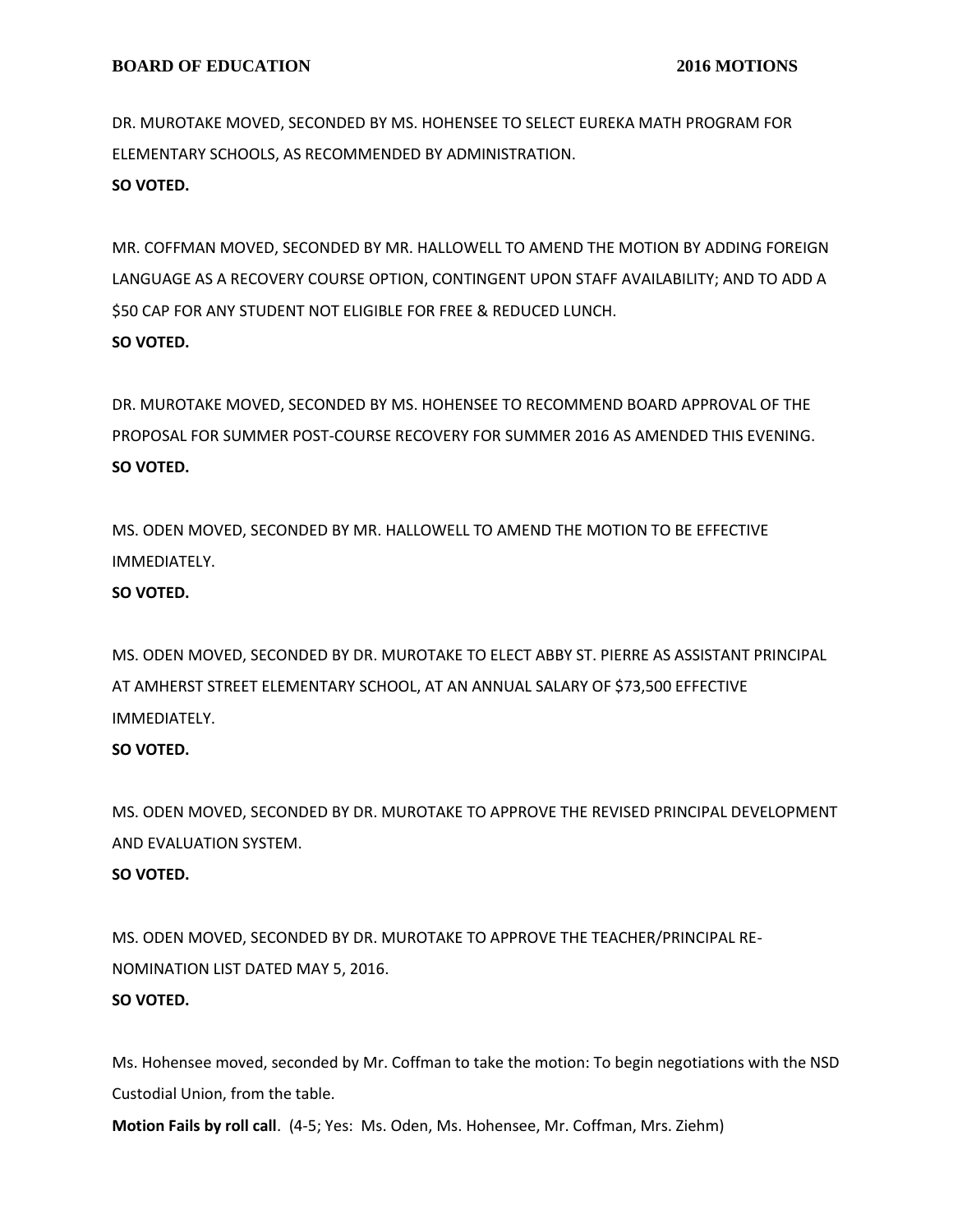MR. HALLOWELL MOVED, SECONDED BY MS. ODEN TO APPROVE THE RESOLUTION FOR CREATING A SPECIAL REVENUE FUND FOR SCHOOL CAREER AND TECHNICAL EDUCATION (CTE) TUITION FEES. **SO VOTED.**

MR. HALLOWELL MOVED, SECONDED BY MR. FARRINGTON THAT THE NASHUA BOARD OF EDUCATION, IN A MAJORITY VOTE, ACCEPTED THE TERMS OF THE EMERGENCY MANAGEMENT PERFORMANCE GRANT (EMPG) AS PRESENTED, IN THE AMOUNT OF \$24,000.00 FOR THE PURCHASE OF SECURITY CAMERAS & NETWORK VIDEO RECORDER. FURTHERMORE, THE BOARD ACKNOWLEDGES THAT THE TOTAL COST OF THIS PROJECT WILL BE \$48,000.00, IN WHICH THE CITY WILL BE RESPONSIBLE FOR A 50% MATCH (\$24,000.00 IN THE FORM OF IN-KIND SERVICES). **SO VOTED.**

MR. HALLOWELL MOVED, SECONDED BY MR. FARRINGTON THAT THE BOARD AUTHORIZE THE SUPERINTENDENT TO SIGN THE GRANT ON BEHALF OF THE BOARD OF EDUCATION, WITH A NOTARY PRESENT.

**SO VOTED.**

#### **APRIL 11, 2016**

MR. HALLOWELL MOVED, SECONDED BY MR. FARRINGTON TO APPROVE THE PURCHASE OF 10 UNIT VENTILATORS FOR BIRTH HILL AND FOR MAIN DUNSTABLE, AND THE ROOFTOP FOR A COST OF \$83,994 OUT OF THE DEFERRED MAINTENANCE ACCOUNT. **SO VOTED.**

MR. HALLOWELL MOVED, SECONDED BY MR. FARRINGTON TO APPROVE UP TO \$125,000 FOR FAIRGROUNDS MIDDLE SCHOOL AIR HANDLING UNITS, USING FUNDS FROM DEFERRED MAINTENANCE. **SO VOTED.**

MR. HALLOWELL MOVED, SECONDED BY MR. FARRINGTON TO APPROVE THE EMPG GRANT OF \$24,189.47 WITH OUR PORTION BEING \$12,094.74 OF IN-KIND SERVICES. **SO VOTED.**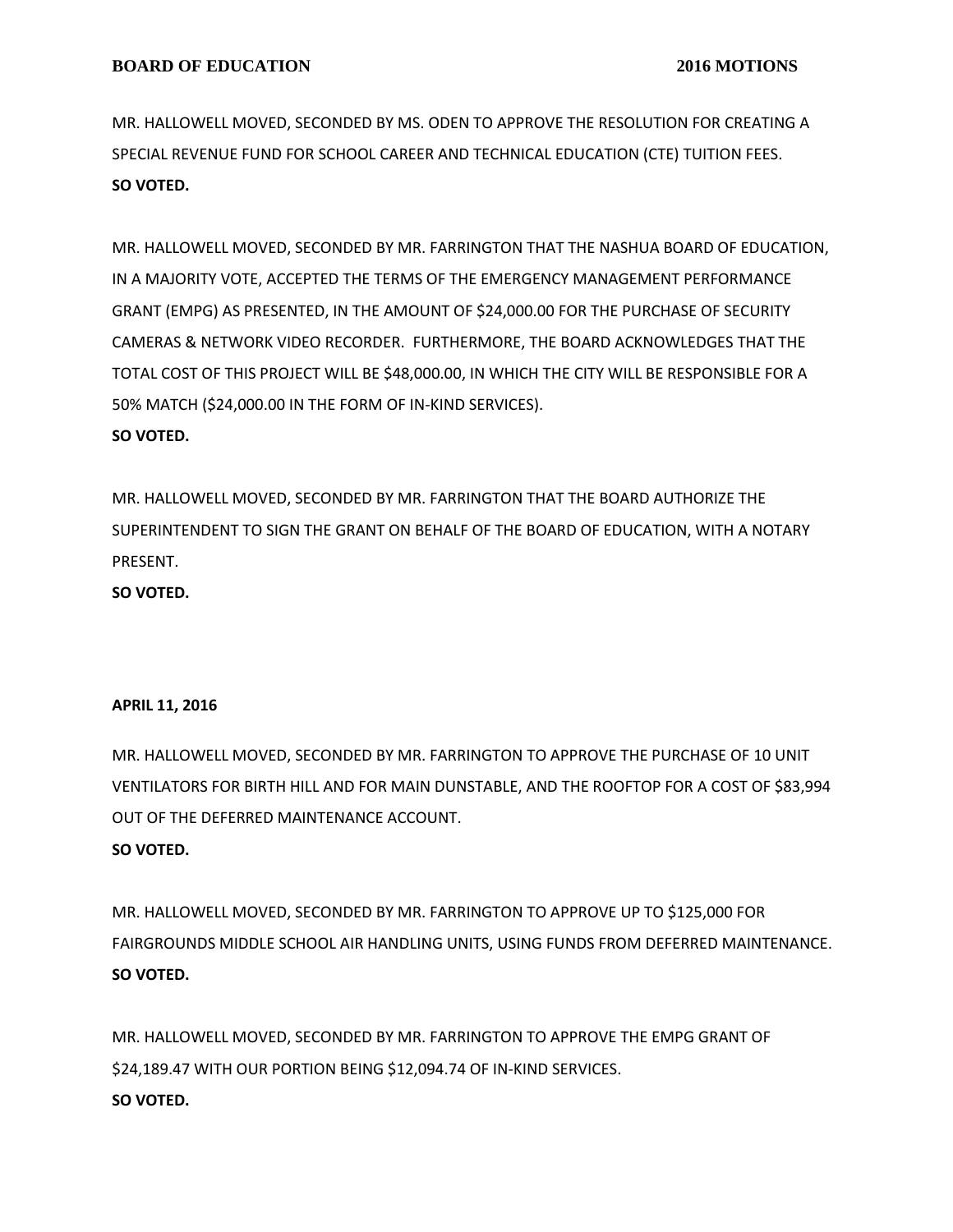MR. HALLOWELL MOVED, SECONDED BY MR. FARRINGTON TO RECOMMEND THAT THE BOARD SUPPORTS THE EXPLORATION OF MOVING ITS DISTRICT OFFICES FROM LEDGE STREET TO BURKE STREET. AS PART OF THAT EFFORT: THE BOARD OF EDUCATION REQUESTS THAT THE MAYOR CONVENE A COMMITTEE TO EXAMINE THE STAFFING, STORAGE AND GARAGE NEEDS OF ALL POTENTIAL DEPARTMENTS; THE CITY SHOULD UTILIZE A SINGLE ARCHITECT TO MAKE SURE THE FACILITY IS WELL-DESIGNED; THE CITY SHOULD LOOK TO CONSOLIDATE ADMINISTRATIVE SPACE INCLUDING, BUT NOT LIMITED TO: A SINGLE RECEPTIONIST, A COMMON EATING/BREAK AREA, SOME SHARED CONFERENCE ROOM SPACE; AND THE PROCESS AND RATIONALE FOR SPACE AND STAFFING CONSIDERATIONS SHOULD BE COLLABORATIVE AND TRANSPARENT.

**SO VOTED.**

MR. HALLOWELL MOVED, SECONDED BY MS. VAN TWUYVER TO ACCEPT AND PLACE ON FILE THE RECOMMENDATION OF THE AD HOC CUSTODIAL RFP COMMITTEE FOR PHASE III, AND ASK THAT THE BOARD SET UP A MEETING WITH OUR ATTORNEY TO CONFER ON LEGAL CONSIDERATIONS. **SO VOTED.**

MR. FARRINGTON MOVED, SECONDED BY DR. MUROTAKE TO REFER THE REVIEW OF COMPETENCY SURVEY RESULTS TO THE CURRICULUM & EVALUATION COMMITTEE. **SO VOTED BY ROLL CALL.** (8-1; Nay: Ms. Hohensee)

MR. HALLOWELL MOVED, SECONDED MS. VAN TWUYVER BY TO ACCEPT AND PLACE ON FILE, THE NASHUA SCHOOL DISTRICT THIRD QUARTER GRANTS/GIFTS REPORT. **SO VOTED.**

MR. FARRINGTON MOVED, SECONDED BY MR. HALLOWELL TO SEND THE BLOCK SCHEDULING DISCUSSION TO THE CURRICULUM & EVALUATION COMMITTEE. **SO VOTED.**

#### **MARCH 30, 2016**

MR. HALLOWELL MOVED, SECONDED BY MR. MOSHER TO APPROVE THE PERSONNEL RECOMMENDATIONS.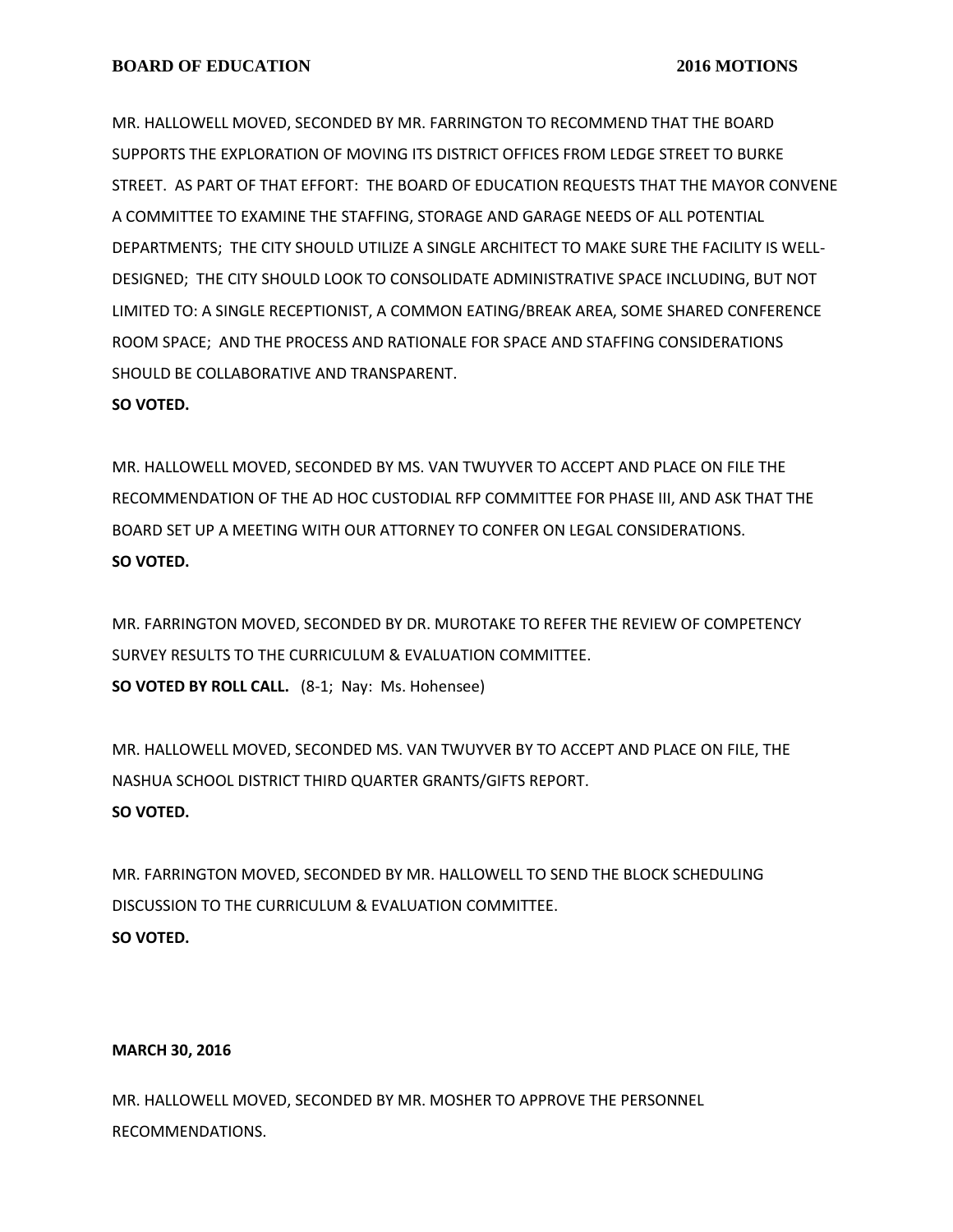**SO VOTED BY ROLL CALL.** (7-0; Ms. Oden abstained) MS. VAN TWUYVER MOVED, SECONDED BY MS. HOHENSEE TO REVISIT KEEPING SCHOOLS OPENED ON PRIMARY DAY, WITHIN 30 DAYS AFTER PRIMARY DAY THIS YEAR. **SO VOTED.**

MS. VAN TWUYVER MOVED, SECONDED BY MS. HOHENSEE TO RESCIND EGA-R – RESPONSIBLE USE GUIDELINES – INTERNET (DUPLICATE OF IJNDB-R APPROVED 2/29/16). **SO VOTED.**

MS. VAN TWUYVER MOVED, SECONDED BY TO MS. HOHENSEE TO RESCIND EBBC – EMERGENCY CARE AND FIRST AID (DUPLICATE OF JLCE APPROVED 1/25/16). **SO VOTED.**

DR. MUROTAKE MOVED, SECONDED BY MR. HALLOWELL TO APPROVE THE GRADE 6-12 PRE-ENGINEERING SCOPE AND SEQUENCE PROGRESSION OF LEARNING. **SO VOTED.**

MS. ODEN MOVED, SECONDED DR. MUROTAKE TO APPROVE THE NOMINATION OF STACY BACHELDER, PRINCIPAL, BROAD STREET ELEMENTARY, AT AN ANNUAL SALARY OF \$90,000. **SO VOTED.**

MR. HALLOWELL MOVED, SECONDED BY MS. HOHENSEE TO APPROVE THE 2016-2017 SCHOOL CALENDAR.

**SO VOTED.**

# **MARCH 14, 2016**

MR. HALLOWELL MOVED, SECONDED BY MS. ODEN TO APPROVE THE REPURPOSING OF THE CAPITAL RESERVE FUNDS REMAINING FROM THE HIGH SCHOOL GYM FLOORING (\$228,956.44), TO THE SUNSET HEIGHTS PROJECT.

**SO VOTED UNANIMOUSLY BY ROLL CALL.**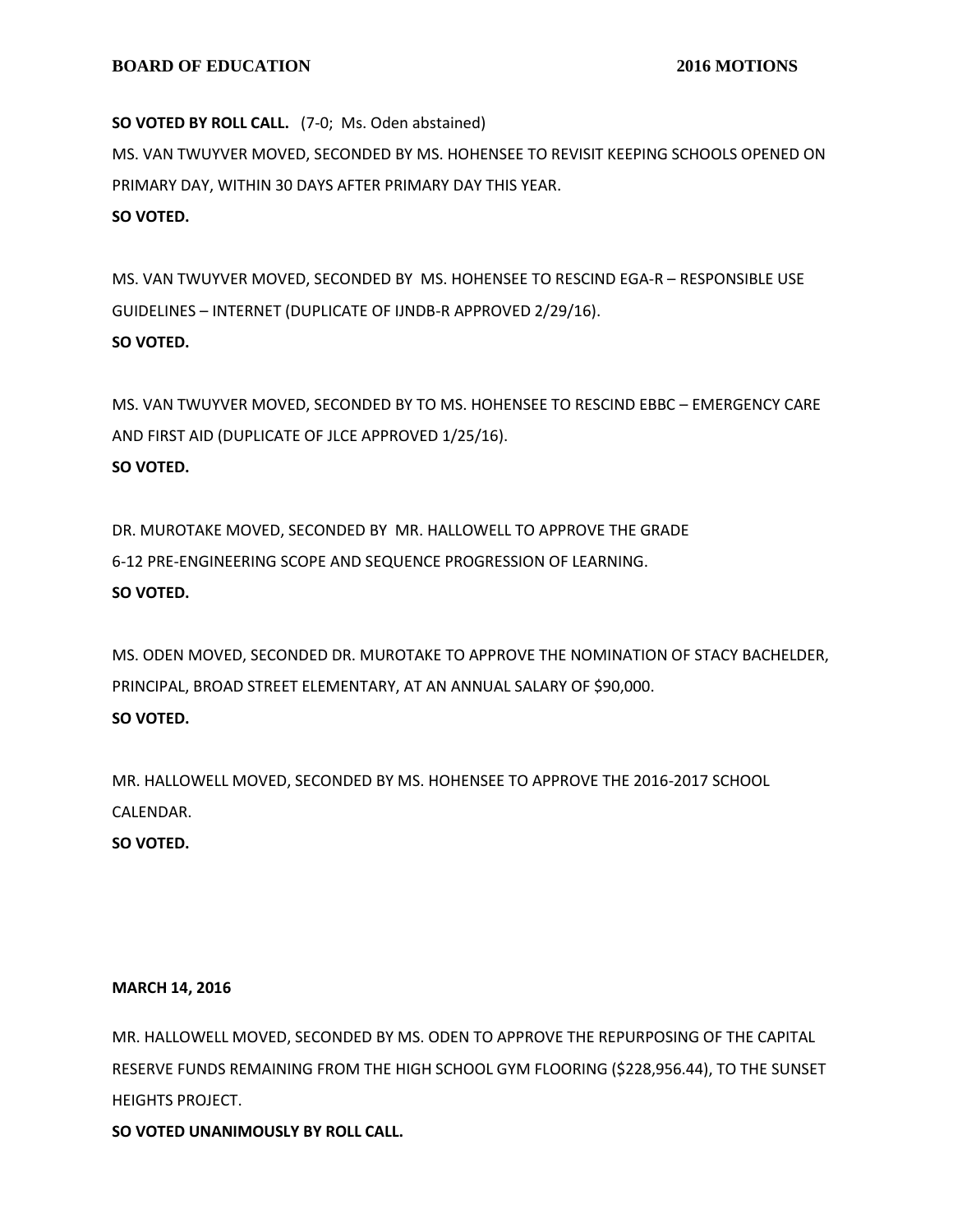MR. HALLOWELL MOVED, SECONDED BY MR. FARRINGTON TO APPROVE A NEW SIX (6) YEAR LEASE FOR COPIERS WITH SPC AS PRESENTED.

### **SO VOTED UNANIMOUSLY BY ROLL CALL.**

MR. HALLOWELL MOVED, SECONDED BY MR. FARRINGTON TO APPROVE THE FEBRUARY FY16 TRANSFER REPORT.

### **SO VOTED UNANIMOUSLY BY ROLL CALL.**

MS. ODEN MOVED, SECONDED BY MR. HALLOWELL TO NOMINATE SHARON COFFEY, PRINCIPAL FAIRGROUNDS MIDDLE SCHOOL, EFFECTIVE MARCH 14, 2016 AT AN ANNUAL SALARY OF \$95,000. **SO VOTED BY ROLL CALL.** (8-1; Nay: Mr. Coffman)

MS. ODEN MOVED, SECONDED BY MR. HALLOWELL TO RECONSIDER THE MOTION TO ACCEPT THE \$20,000 VERIZON GRANT TO AMHERST STREET ELEMENTARY SCHOOL. **SO VOTED UNANIMOUSLY BY ROLL CALL.**

DR. MUROTAKE MOVED, SECONDED BY MR. HALLOWELL TO RECONSIDER THE MOTION TO APPROVE THE CONTRACT BETWEEN THE NASHUA BOARD OF EDUCATION AND THE NASHUA ASSOCIATION OF SCHOOL PRINCIPALS FROM JULY 1, 2016 THROUGH JUNE 30, 2018. **Motion Fails by roll call.** (4-5; Yes: Ms. Hohensee, Dr. Murotake, Mr. Coffman, Mrs. Ziehm)

MR. FARRINGTON MOVED, SECONDED BY MR. MOSHER TO APPROVE THE NASHUA HIGH SOUTH / PELHAM CO-OP HOCKEY TEAM, FOR THE NEXT SCHOOL YEAR.

# **SO VOTED UNANIMOUSLY BY ROLL CALL.**

#### **FEBRUARY 29, 2016**

MR. COFFMAN MOVED, SECONDED BY MS. HOHENSEE THAT WE RECONVENE THE AD HOC COMMITTEE TO COMPLETE THEIR EVALUATION AND PUT FORTH A RECOMMENDATION TO THE BOARD.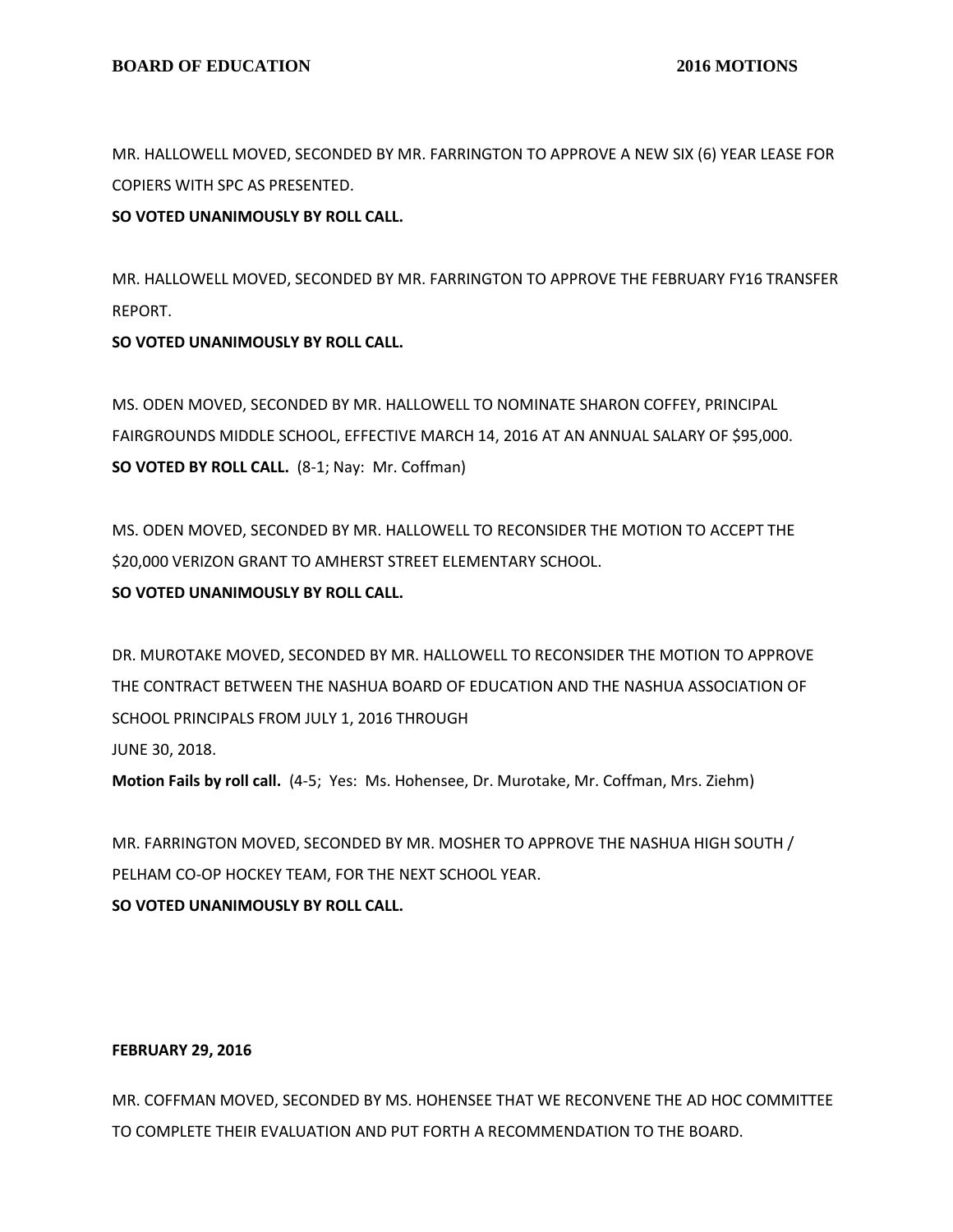#### **SO VOTED.**

MR. HALLOWELL MOVED, SECONDED BY MR. FARRINGTON TO INCREASE THE COST OF SCHOOL LUNCH BY \$0.10 AT THE ELEMENTARY AND MIDDLE SCHOOLS, AND BY \$0.15 AT THE HIGH SCHOOLS. **SO VOTED.**

MR. HALLOWELL MOVED, SECONDED BY MR. FARRINGTON TO ACCEPT THE QUARTERLY CREDIT CARD REPORT AND PLACE IT ON FILE.

# **SO VOTED.**

MS. VAN TWUYVER MOVED, SECONDED BY MR. HALLOWELL TO APPROVE POPPS POLICY IKC, FULL TIME STUDENT, AS AMENDED.

# **SO VOTED.**

MS. VAN TWUYVER MOVED, SECONDED BY MR. COFFMAN TO APPROVE POPPS POLICY IJNDB-R, RESPONSIBLE USE GUIDELINES – INTERNET – NASHUA SCHOOL DISTRICT, AS AMENDED. **SO VOTED.**

MS. ODEN MOVED, SECONDED BY DR. MUROTAKE TO APPROVE THE PROPOSED REVISIONS TO THE TEACHER DEVELOPMENT AND EVALUATION SYSTEM. **SO VOTED BY ROLL CALL.** (5-4: Nay: Mr. Mosher, Mr. Farrington, Mr. Coffman, Mr. Hallowell)

MS. ODEN MOVED, SECONDED BY MR. HALLOWELL ACCEPT THE RETIREMENT OF OUR ASSISTANT

SUPERINTENDENT, MS. SEUSING.

# **SO VOTED.**

MR. HALLOWELL MOVED, SECONDED BY HOHENSEE TO APPROVE THE \$20,000 VERIZON GRANT TO AMHERST STREET ELEMENTARY SCHOOL.

**Motion Fails by roll call.** (4-5; Yes: Ms. Van Twuyver, Mr. Mosher, Mr. Farrington, Mr. Hallowell)

DR. MUROTAKE MOVED, SECONDED BY MS. HOHENSEE TO AMEND THE MOTION, TO RECONSIDER THE MOTION TO ACCEPT THE \$20,000 VERIZON GRANT AT THE NEXT FULL BOARD MEETING, AS THE FIRST AGENDA ITEM.

#### **SO VOTED.**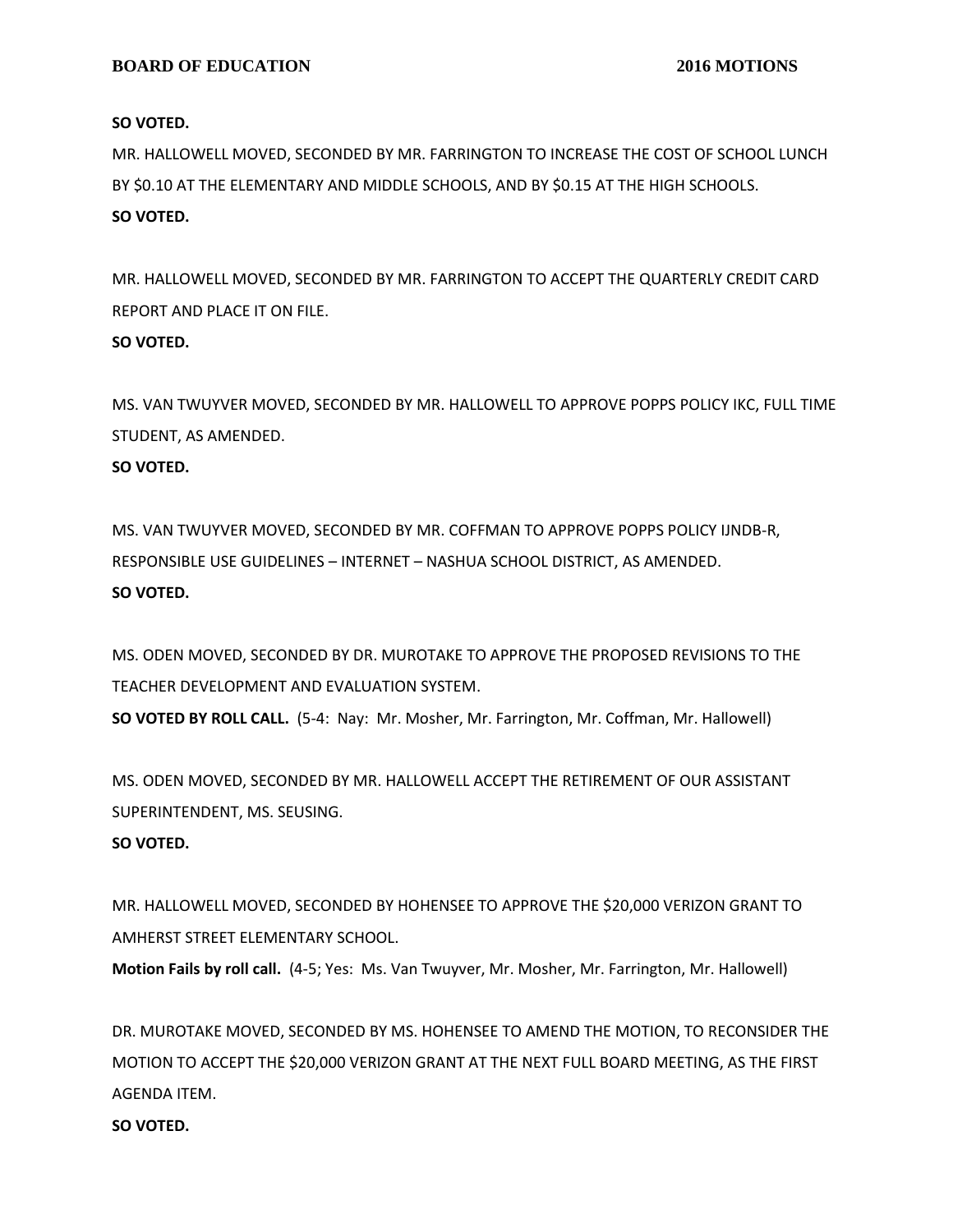MR. HALLOWELL MOVED, SECONDED BY MR. MOSHER TO APPROVE THE NSD APPLICATION FOR \$2M NHDOE 21<sup>ST</sup> CENTURY COMMUNITY LEARNING CENTER GRANT PROGRAM. **SO VOTED.**

MS. HOHENSEE MOVED, SECONDED BY DR. MUROTAKE TO ADOPT THIS SURVEY QUESTION THAT YOU WERE HANDED OUT, AND THE EXPLANATION OF VOTING AND BALLOT COLLECTION. **Motion Fails by roll call.** (4-5; Yes: Ms. Hohensee, Dr. Murotake, Mr. Coffman, Mrs. Ziehm)

MR. COFFMAN MOVED, SECONDED BY MS. HOHENSEE THAT THE ISSUE OF INVESTIGATING ASSISTANT SUPERINTENDENT STAFFING OPPORTUNITIES BE SENT TO THE HR COMMITTEE FOR CONSIDERATION. **Motion Fails by roll call**. (4-5; Yes: Ms. Hohensee, Dr. Murotake, Mr. Coffman, Mrs. Ziehm)

MR. FARRINGTON MOVED, SECONDED BY MR. HALLOWELL TO APPROVE THE CONTRACT BETWEEN THE NASHUA BOARD OF EDUCATION AND THE NASHUA ASSOCIATION OF SCHOOL PRINCIPALS FROM JULY 1, 2016 THROUGH JUNE 30, 2018.

**SO VOTED BY ROLL CALL.** (6-3; Nay: Mr. Mosher, Ms. Hohensee, Mrs. Ziehm)

#### **FEBRRUAY 29, 2016 (Special BOE)**

MR. FARRINGTON MOVED, SECONDED BY MR. HALLOWELL TO APPROVE THE SUPERINTENDENT'S PROPOSED HIRING PROCESS AND TIMELINE FOR HIRING TWO ASSISTANT SUPERINTENDENTS. **SO VOTED BY ROLL CALL.** (5-4; Nay: Ms. Hohensee, Dr. Murotake, Mr. Coffman, Mrs. Ziehm)

#### **FEBRUARY 15, 2016**

MS. HOHENSEE MOVED, SECONDED BY DR. MUROTAKE TO AMEND THE MOTION AS FOLLOWS: THE BOARD WOULD LIKE TO ASK HIGH SCHOOL TEACHERS TO ANSWER THE FOLLOWING QUESTION: "DO YOU, AS PROFESSIONALS, WISH TO ONCE AGAIN BE IN CHARGE OF REPORTING OUT STUDENT GRADES IN WHATEVER MANNER YOU CHOOSE USING THE TRADITIONAL GRADE BOOK ON X2? NUMBERED BALLOTS AND ENVELOPES SHALL BE PROVIDED BY THE DISTRICT TEACHERS WHO THEN CHECK OFF A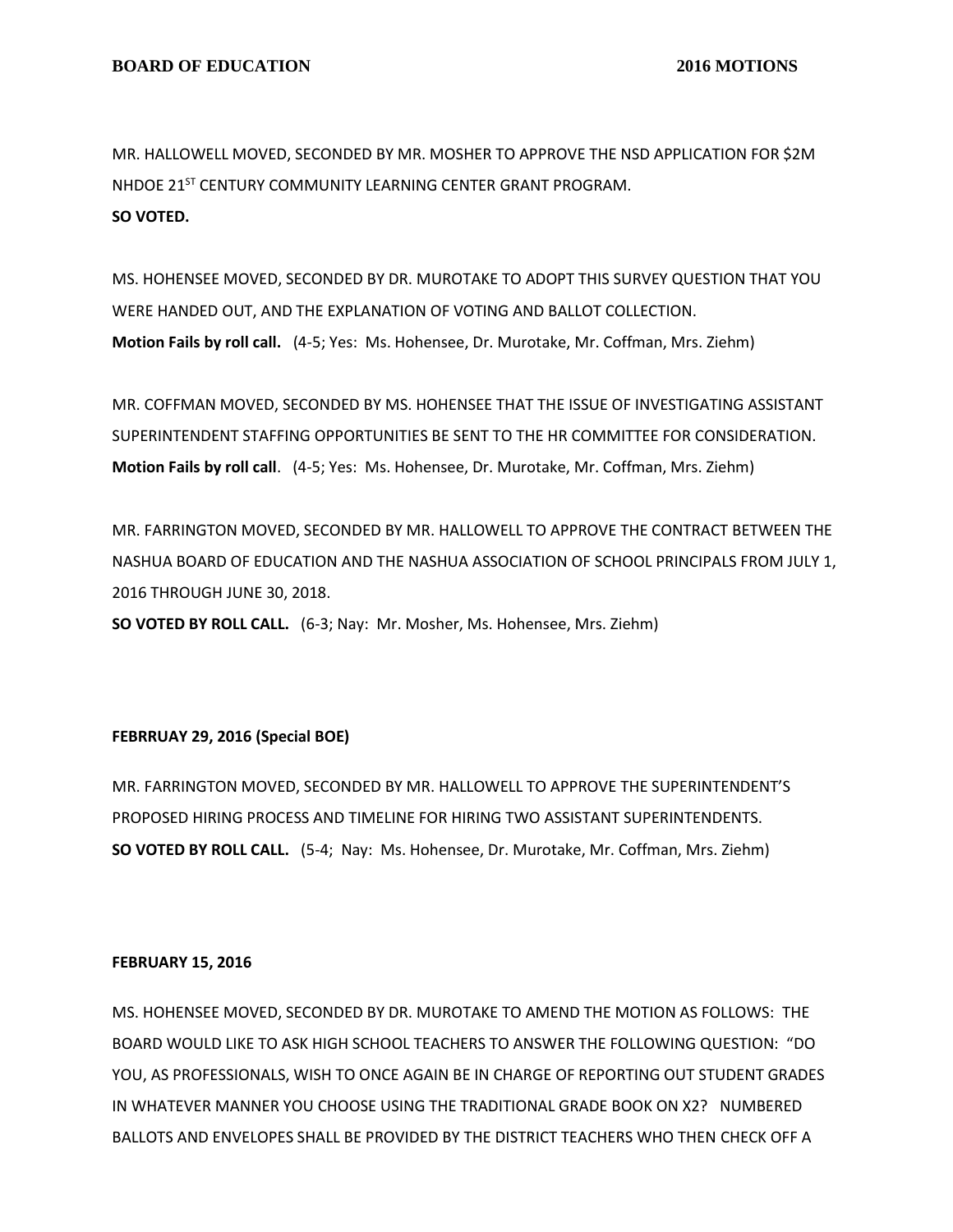LIST OF HIGH SCHOOL TEACHERS. BALLOTS WILL BE COLLECTED BY UNION REPRESENTATIVES AND THEN HANDED OVER TO THE BOARD PRESIDENT IN ENVELOPES INDIVIDUALLY SEALED BY TEACHERS." **SO VOTED BY ROLL CALL**. (5-4; Nay: Ms. Van Twuyver, Mr. Mosher, Mr. Farrington, Mr. Hallowell)

MR. HALLOWELL MOVED, SECONDED BY MS. VAN TWUYVER TO AMEND THE MOTION TO ADD THAT "THE SURVEY WOULD BE TAKEN AT THE END OF THE SCHOOL YEAR." **SO VOTED BY ROLL CALL.** (5-4; Nay: Ms. Oden, Ms. Hohensee, Mr. Coffman, Mrs. Ziehm)

MS. HOHENSEE MOVED, SECONDED BY MR. COFFMAN TO AMEND THE MOTION TO TAKE THE SURVEY AT THE END OF MARCH.

**Motion fails by roll call.** (4-5; Yes: Ms. Oden, Ms. Hohensee, Mr. Coffman, Mrs. Ziehm)

#### *Voting on Motion as Amended:*

DR. MUROTAKE MOVED, SECONDED BY MR. COFFMAN THAT THE BOARD WOULD LIKE TO ASK HIGH SCHOOL TEACHERS TO ANSWER THE FOLLOWING QUESTION, AT THE END OF THE SCHOOL YEAR: "DO YOU, AS PROFESSIONALS, WISH TO ONCE AGAIN BE IN CHARGE OF REPORTING OUT STUDENT GRADES IN WHATEVER MANNER YOU CHOOSE USING THE TRADITIONAL GRADE BOOK ON X2? NUMBERED BALLOTS AND ENVELOPES SHALL BE PROVIDED BY THE DISTRICT TEACHERS WHO THEN CHECK OFF A LIST OF HIGH SCHOOL TEACHERS. BALLOTS WILL BE COLLECTED BY UNION REPRESENTATIVES AND THEN HANDED OVER TO THE BOARD PRESIDENT IN ENVELOPES INDIVIDUALLY SEALED BY TEACHERS." **SO VOTED BY ROLL CALL.** (5-4; Nay: Ms. Oden, Ms. Hohensee, Mr. Coffman, Mrs. Ziehm)

MS. HOHENSEE MOVED, SECONDED BY MR. COFFMAN TO AMEND THE MOTION, TO JUST ASK THE QUESTION, "WOULD YOU LIKE TO RESTORE THE OLD GRADING SYSTEM?" AND HAVE THEM EMAILED TO THE BOARD PRESIDENT, TO GET THE DATA POINT.

**Motion fails by roll call.** (1-8; Yes: Ms. Hohensee)

MS. ODEN MOVED, SECONDED BY MR. FARRINGTON TO RECONSIDER THE MOTION THAT WE PASSED EARLIER THIS EVENING, WHICH WAS: TO ASK HIGH SCHOOL TEACHERS TO ANSWER THE FOLLOWING QUESTION, AT THE END OF THE SCHOOL YEAR: "DO YOU, AS PROFESSIONALS, WISH TO ONCE AGAIN BE IN CHARGE OF REPORTING OUT STUDENT GRADES IN WHATEVER MANNER YOU CHOOSE USING THE TRADITIONAL GRADE BOOK ON X2? NUMBERED BALLOTS AND ENVELOPES SHALL BE PROVIDED BY THE DISTRICT TEACHERS WHO THEN CHECK OFF A LIST OF HIGH SCHOOL TEACHERS. BALLOTS WILL BE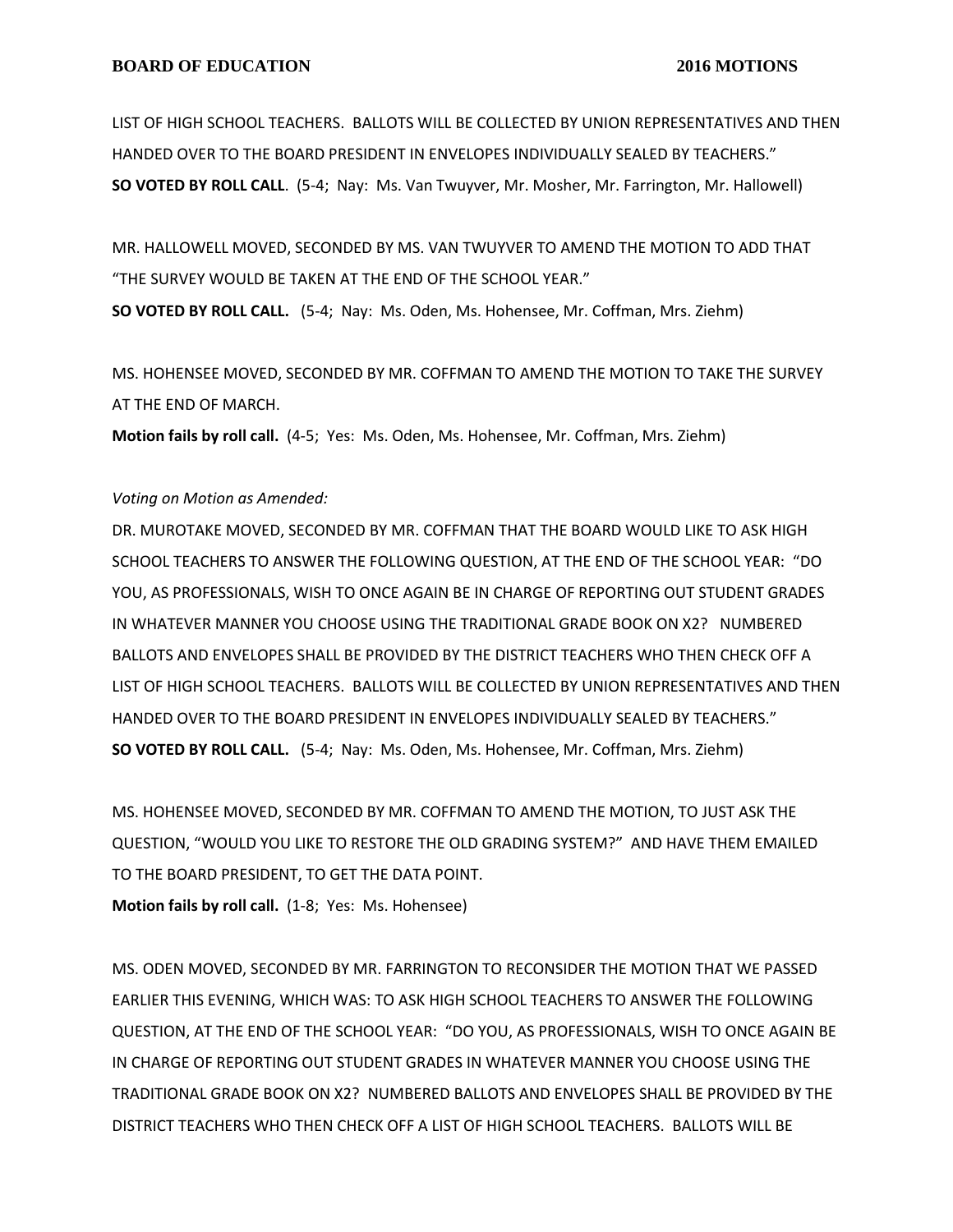COLLECTED BY UNION REPRESENTATIVES AND THEN HANDED OVER TO THE BOARD PRESIDENT IN ENVELOPES INDIVIDUALLY SEALED BY TEACHERS." **SO VOTED BY ROLL CALL.** (7-2; Nay: Ms. Hohensee, Mr. Coffman)

# *Re-Voting on Original Motion:*

DR. MUROTAKE MOVED, SECONDED BY MR. COFFMAN THAT THE BOARD WOULD LIKE TO ASK HIGH SCHOOL TEACHERS TO ANSWER THE FOLLOWING QUESTION, AT THE END OF THE SCHOOL YEAR: "DO YOU, AS PROFESSIONALS, WISH TO ONCE AGAIN BE IN CHARGE OF REPORTING OUT STUDENT GRADES IN WHATEVER MANNER YOU CHOOSE USING THE TRADITIONAL GRADE BOOK ON X2? NUMBERED BALLOTS AND ENVELOPES SHALL BE PROVIDED BY THE DISTRICT TEACHERS WHO THEN CHECK OFF A LIST OF HIGH SCHOOL TEACHERS. BALLOTS WILL BE COLLECTED BY UNION REPRESENTATIVES AND THEN HANDED OVER TO THE BOARD PRESIDENT IN ENVELOPES INDIVIDUALLY SEALED BY TEACHERS." **Motion Fails by roll call.** (2-7; Yes: Ms. Hohensee, Mr. Coffman)

MS. HOHENSEE MOVED, SECONDED BY DR. MUROTAKE, THAT THE NSD SHALL COUNT ALL COMMUNICATIONS, WHETHER BY LETTER, EMAIL, OR PHONE CALL FROM A PARENT OR GUARDIAN, TO EXCUSE THE ABSENCE OF A STUDENT FROM SCHOOL ON THE DAYS THAT THE STUDENT IS SCHEDULED TO TAKE EITHER THE SBA OR THE SAT'S, AS AN EXCUSED ABSENCE, WITH NO PENALTY TO THE STUDENT OR THE PARENT. FURTHER, UPON RECEIPT OF SUCH A COMMUNICATION THE DISTRICT HALL NOT RESCHEDULE THE STUDENT FOR A MAKE-UP EXAMINATION AT A LATER DATE, AS IT NORMALLY WOULD IN CASES OF SICKNESS, ETC. STUDENTS ATTENDING SCHOOL WHILE EXEMPTED BY THEIR PARENT FROM THE STATEWIDE ASSESSMENT, SHALL BE DIRECTED TO A MONITORED AREA SUCH AS A STUDY HALL AND PROVIDED AN ALTERNATIVE EDUCATIONAL ACTIVITY.

**SO VOTED BY ROLL CALL.** (7-2; Nay: Ms. Van Twuyver, Mr. Mosher)

MR. HALLOWELL MOVED, SECONDED BY MR. FARRINGTON TO APPROVE THE LETTER TO THE DEPARTMENT OF EDUCATION.

## **SO VOTED.**

MS. HOHENSEE MOVED, SECONDED BY MR. COFFMAN TO SEND THE 2016-2017 SCHOOL CALENDAR TO THE POLICY COMMITTEE TO DISCUSS CLOSING SCHOOL ON PRIMARY DAY. **SO VOTED BY ROLL CALL.** (7-2; Nay: Mr. Farrington, Mr. Hallowell)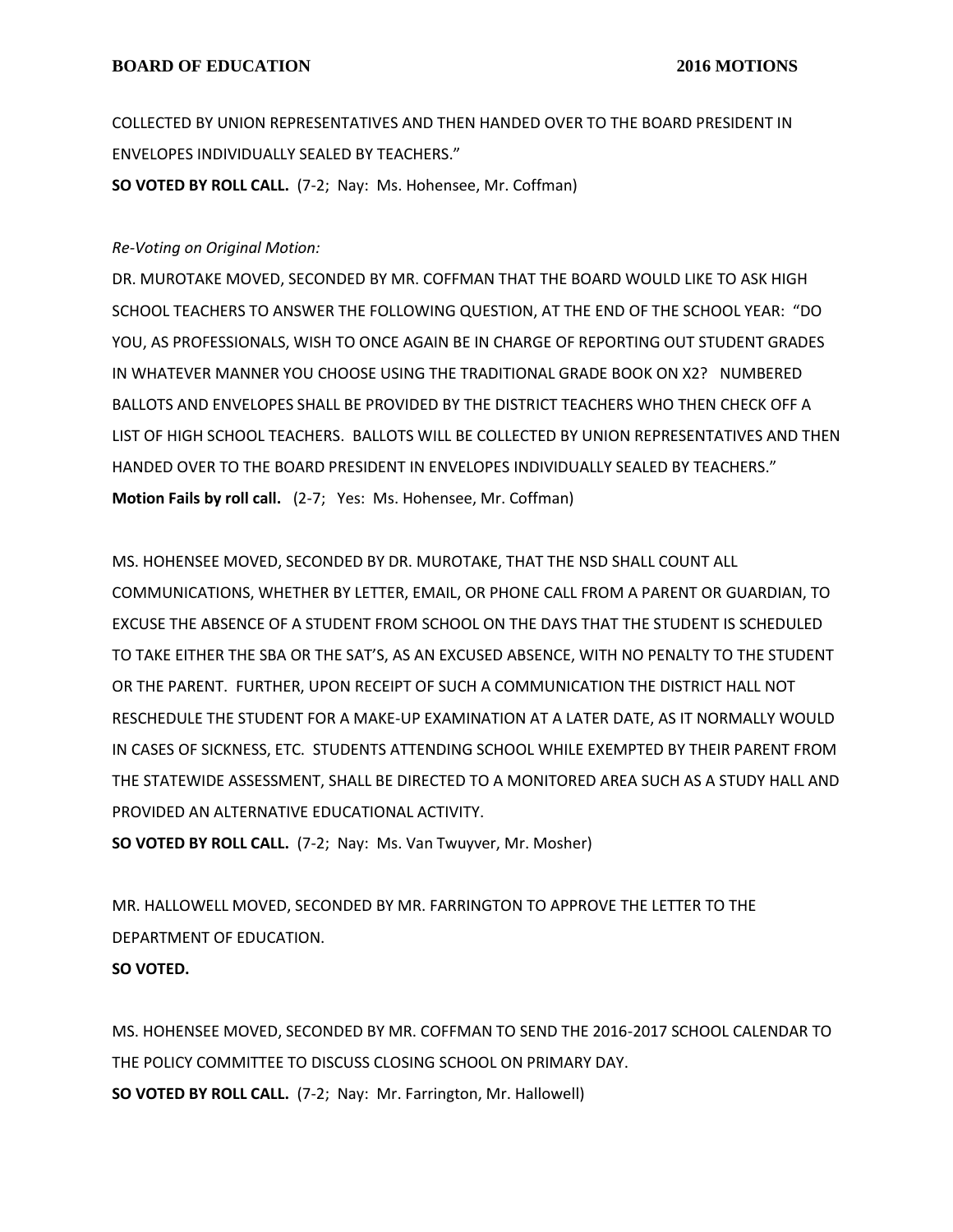MR. HALLOWELL MOVED, SECONDED BY MR. FARRINGTON TO APPROVE THE FY 2016 SECOND QUARTER REPORT ON GRANTS AND GIFTS. **SO VOTED.**

### **JANUARY 25, 2016**

MR. FARRINGTON MOVED, SECONDED BY MR. FARRINGTON TO APPROVE A 5-YEAR AGREEMENT WITH CHAMPION'S CHOICE, INC. TO PURCHASE UNIFORMS AND ATHLETIC EQUIPMENT FOR THE SCHOOLS' ATHLETIC PROGRAMS. **SO VOTED.**

MR. FARRINGTON MOVED, SECONDED BY MR. FARRINGTON TO APPROVE AN AMOUNT NOT TO EXCEED \$50,000 FOR THE PRELIMINARY ARCHITECTURAL WORK WITH HARRIMAN ASSOCIATES FOR MT. PLEASANT ELEMENTARY AND FAIRGROUNDS MIDDLE SCHOOL FOR HVAC SOLUTIONS. **SO VOTED.**

MR. FARRINGTON MOVED, SECONDED BY MR. FARRINGTON TO APPROVE THE DECEMBER 2015 TRANSFER REPORT.

### **SO VOTED.**

MS. VAN TWUYVER MOVED, SECONDED BY MR. COFFMAN TO APPROVE POPPS POLICY EEAA – VIDEO AND AUDIO RECORDING IN SCHOOL CLASSROOMS, AS AMENDED. **SO VOTED.**

MS. VAN TWUYVER MOVED, SECONDED BY MR. FARRINGTON TO APPROVE POPPS POLICY EEAA-R – INSTRUCTIONAL USE OF RECORDING DEVICES BY STUDENTS WITH DISABILITIES. **SO VOTED.**

MS. VAN TWUYVER MOVED, SECONDED BY MR. HALLOWELL TO RESCIND POPPS POLICY IHBAB – INSTRUCTIONAL USE OF RECORDING DEVICES BY STUDENTS WITH DISABILITIES. **SO VOTED.**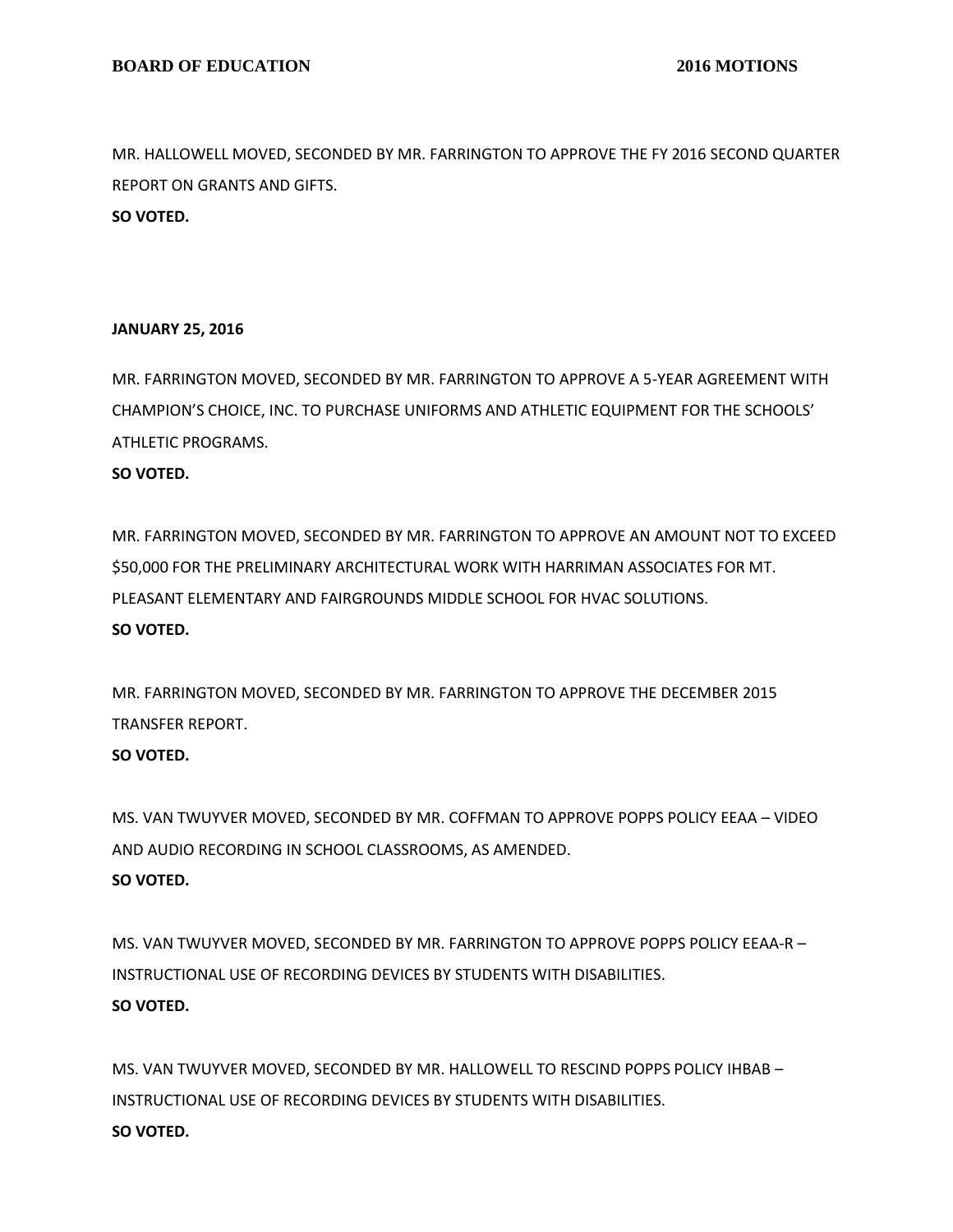MS. ODEN MOVED, SECONDED BY MS. HOHENSEE TO AMEND THE MOTION BY ADDING, "ANY STUDENT OR STAFF MEMBER WHO HAS HAD NARCAN ADMINISTERED TO THEM MUST SEEK COUNSELING OR SUPPORT BEFORE BEING ADMITTED BACK TO SCHOOL." **Motion Fails by Roll Call Vote**. (2-7; For: Ms. Oden, Mr. Coffman)

MR. FARRINGTON MOVED, SECONDED BY MS. VAN TWUYVER TO APPROVE THE PLACING OF NARCAN (OR NALOXONE) IN OUR SCHOOLS, AND THE TRAINING OF OUR NURSES AND OTHER APPROPRIATE STAFF IN THE ADMINISTERING AND STORING OF THE MEDICATION. **SO VOTED BY ROLL CALL.** (8-1; Nay: Ms. Oden)

MR. FARRINGTON MOVED, SECONDED BY MS. VAN TWUYVER TO APPROVE THE SMALL CHANGES IN POLICY JLCE/EBBC (6<sup>th</sup> PARAGRAPH) THAT WERE HIGHLIGHTED THIS EVENING, AND REFER THE POLICY TO THE POLICY COMMITTEE TO DISCUSS ANY FURTHER CHANGES. **SO VOTED BY ROLL CALL.** (8-1; Nay: Ms. Oden)

MR. HALLOWELL MOVED, SECONDED BY DR. MUROTAKE TO REFER POLICY JLCE/EBBC TO THE POLICY COMMITTEE.

**SO VOTED.**

MR. COFFMAN MOVED, SECONDED BY MS. HOHENSEE TO APPROVE THE NEW BOE SEATING ARRANGEMENT AS PRESENTED BY MR. COFFMAN.

**Motion Fails by Roll Call Vote.** (3-6; Yes: Mr. Coffman, Ms. Hohensee, Mrs. Ziehm)

MR. COFFMAN MOVED, SECONDED BY MR. HALLOWELL THAT THE SUBSTITUTE TEACHER PROGRAM REVIEW BE REFERRED TO THE HR COMMITTEE. **SO VOTED.**

#### **JANUARY 11, 2016**

MR. HALLOWELL MOVED, SECONDED BY MS. VAN TWUYVER TO APPROVE THE RECOMMENDATION TO CANCEL SCHOOL ON FEBRUARY 9, 2016 FOR THE 2016 PRESIDENTIAL PRIMARY.